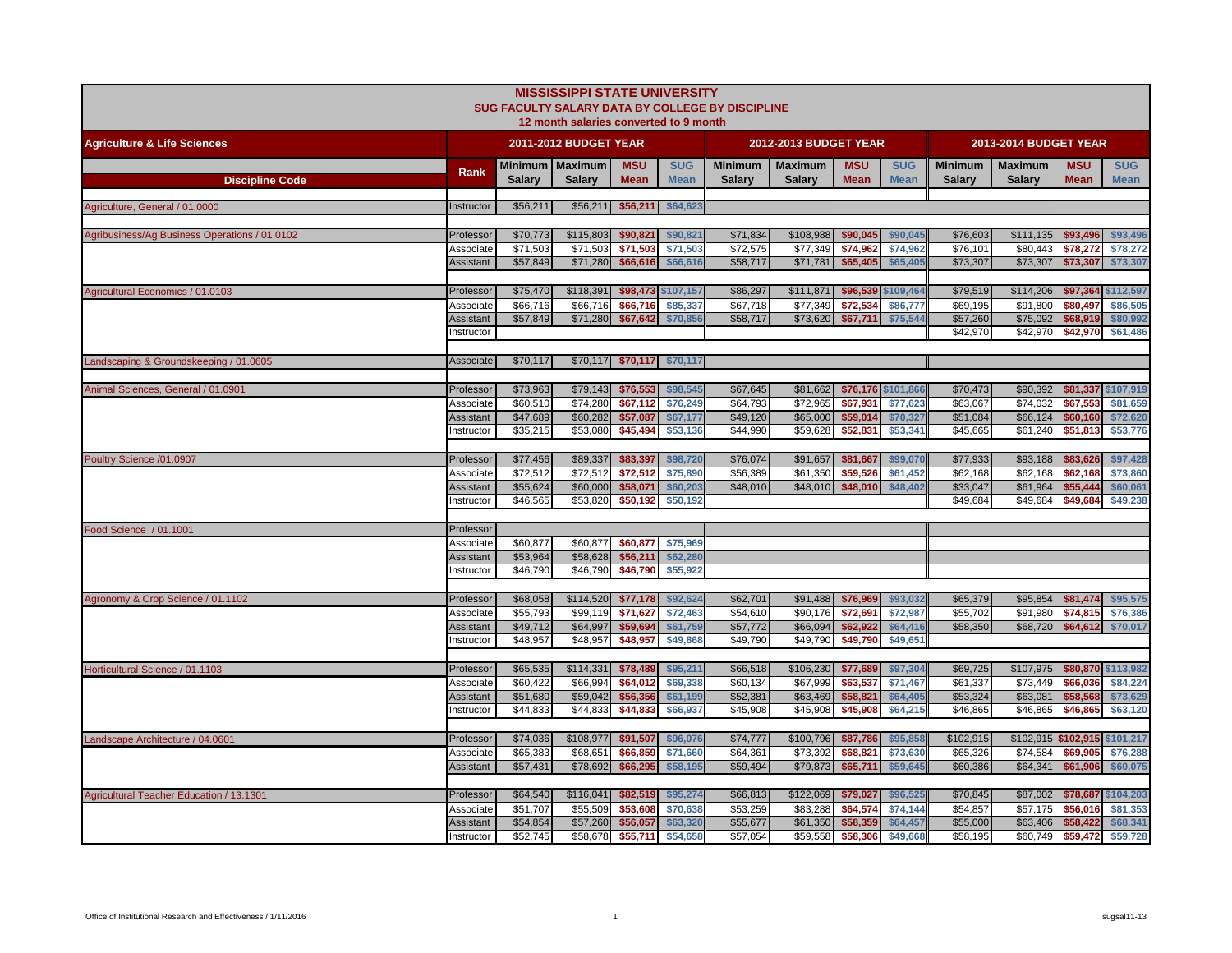|                                                               |                        |                      | <b>MISSISSIPPI STATE UNIVERSITY</b><br>12 month salaries converted to 9 month |                           |                                | SUG FACULTY SALARY DATA BY COLLEGE BY DISCIPLINE |                                 |                               |                                |                                 |                                 |                           |                                |
|---------------------------------------------------------------|------------------------|----------------------|-------------------------------------------------------------------------------|---------------------------|--------------------------------|--------------------------------------------------|---------------------------------|-------------------------------|--------------------------------|---------------------------------|---------------------------------|---------------------------|--------------------------------|
| <b>Agriculture &amp; Life Sciences</b>                        |                        |                      | <b>2011-2012 BUDGET YEAR</b>                                                  |                           |                                |                                                  | 2012-2013 BUDGET YEAR           |                               |                                |                                 | 2013-2014 BUDGET YEAR           |                           |                                |
| <b>Discipline Code</b>                                        | Rank                   | <b>Salarv</b>        | Minimum   Maximum<br><b>Salarv</b>                                            | <b>MSU</b><br><b>Mean</b> | <b>SUG</b><br><b>Mean</b>      | <b>Minimum</b><br><b>Salary</b>                  | <b>Maximum</b><br><b>Salary</b> | <b>MSU</b><br><b>Mean</b>     | <b>SUG</b><br><b>Mean</b>      | <b>Minimum</b><br><b>Salary</b> | <b>Maximum</b><br><b>Salary</b> | <b>MSU</b><br><b>Mean</b> | <b>SUG</b><br><b>Mean</b>      |
| Agricultural Engineering / 14.0301                            | Professor              |                      |                                                                               |                           |                                | \$114,748                                        |                                 | \$114,748 \$114,748 \$113,421 |                                | \$120,236                       | \$120,236 \$120,236 \$118,023   |                           |                                |
| (Also in Engineering)                                         | Associate              |                      |                                                                               |                           |                                |                                                  |                                 |                               |                                | \$65.049                        | \$65.049                        | \$65,049                  | \$87,259                       |
|                                                               | Assistant              |                      |                                                                               |                           |                                | \$58,615                                         | \$81,037                        | \$69,825                      | \$72,963                       | \$71,260                        | \$83,468                        |                           | \$77,364 \$77,640              |
|                                                               |                        |                      |                                                                               |                           |                                |                                                  |                                 |                               |                                |                                 |                                 |                           |                                |
| Bioengineering & Biomedical Engineering / 14.0501             | Professor              | \$84,278             | \$98,076                                                                      |                           | \$91,177 \$158,917             | \$86,719                                         | \$100,919                       |                               | \$91,563 \$160,270             | \$93,238                        | \$106,930                       |                           | \$97,984 \$169,539             |
| (Also in Engineering)                                         | Associate              | \$75,766<br>\$57,260 | \$78.461<br>\$75,600                                                          | \$68,924                  | \$77.113 \$100.263<br>\$80,820 | \$77,963<br>\$55,825                             | \$77.963<br>\$77,789            | \$70,508                      | \$77.963 \$104.168<br>\$86,402 | \$73,180<br>\$54,233            | \$80.302<br>\$80,123            | \$69,954                  | \$77,210 \$105,121<br>\$86,130 |
|                                                               | Assistant              |                      |                                                                               |                           |                                |                                                  |                                 |                               |                                |                                 |                                 |                           |                                |
| Family and Consumer Sciences/Human Sciences, General /19.0101 | Professor              | \$64,810             | \$84,757                                                                      | \$77,902                  | \$88,328                       | \$65,677                                         | \$85,958                        | \$79,465                      | \$98,363                       | \$69,067                        | \$87,954                        | \$78,511                  | \$94,600                       |
|                                                               | Associate              |                      |                                                                               |                           |                                | \$73,775                                         | \$73,775                        | \$73,775                      | \$76,766                       | \$74,881                        | \$74,881                        | \$74,881                  | \$76,786                       |
|                                                               | Assistant              | \$61,350             | \$67,700                                                                      | \$65,567                  | \$65,196                       | \$60,000                                         | \$68,710                        | \$62,693                      | \$66,591                       | \$60,990                        | \$69,741                        | \$63,924                  | \$64,365                       |
|                                                               | Instructor             | \$47,100             | \$55,000                                                                      | \$51,050                  | \$46,852                       | \$48,350                                         | \$48,350                        | \$48,350                      | \$48,965                       | \$49,075                        | \$52,352                        | \$50,726                  | \$49,799                       |
|                                                               |                        |                      |                                                                               |                           |                                |                                                  |                                 |                               |                                |                                 |                                 |                           |                                |
| Foods, Nutrition & Wellness Studies, General / 19.0501        | Professor              | \$66,670             | \$86,012                                                                      |                           | \$73,113 \$105,414             | \$67,738                                         | \$85,890                        |                               | \$75,244 \$107,298             | \$71,598                        | \$87,847                        |                           | \$79,962 \$110,565             |
|                                                               | Associate              | \$63,336             | \$67,441                                                                      | \$65,901                  | \$76,872                       | \$59,141                                         | \$68,935                        | \$63,637                      | \$77,216                       | \$63,087                        | \$72,410                        | \$68,174                  | \$81,161                       |
|                                                               | Assistant              | \$55,297             | \$59,300                                                                      | \$57,589                  | \$66,331                       | \$56,237<br>\$47.672                             | \$60,273<br>\$50,000            | \$58,335                      | \$67,646                       | \$58,821                        | \$61,478                        | \$59,937                  | \$70,018                       |
|                                                               | Instructor             |                      |                                                                               |                           |                                |                                                  |                                 | \$48,836                      | \$53,628                       | \$45,890                        | \$45,890                        | \$45,890                  | \$53,067                       |
| Biochemistry / 26.0202                                        | Professor              | \$72,373             | \$125,056                                                                     | \$98,715                  | \$123,257                      | \$73,459                                         | \$107,299                       |                               | \$90,379 \$134,376             | \$76,203                        | \$128,835                       |                           | \$94,159 \$132,107             |
|                                                               | Associate              | \$67,906             | \$72.119                                                                      | \$70,013                  | \$81,566                       | \$72.840                                         | \$72,840                        | \$72,840                      | \$84,829                       | \$73,932                        | \$73.932                        | \$73.932                  | \$85,653                       |
|                                                               | Assistant              | \$60,704             | \$68,737                                                                      | \$65,680                  | \$68,159                       | \$5,300                                          | \$69,816                        | \$63.493                      | \$70,900                       | \$53,795                        | \$71.702                        |                           | \$64,757 \$71,018              |
|                                                               |                        |                      |                                                                               |                           |                                |                                                  |                                 |                               |                                |                                 |                                 |                           |                                |
| Molecular Biology / 26.0204                                   | Professor              | \$76,279             |                                                                               | \$76,279 \$76,279         | \$96,570                       | \$77,423                                         | \$77,423                        | \$77.423                      | \$98,390                       | \$81,681                        | \$81.681                        |                           | \$81,681 \$136,299             |
|                                                               | Associate              |                      |                                                                               |                           |                                | \$68,837                                         | \$68,837                        | \$68,837                      | \$74,653                       |                                 |                                 |                           |                                |
|                                                               | Assistant              | \$46,790             | \$69,010                                                                      | \$60,072                  | \$60,072                       | \$47,491                                         | \$70,045                        | \$62,941                      | \$62,941                       | \$48,916                        | \$71,142                        |                           | \$63,331 \$79,254              |
|                                                               | Professor              | \$64,000             | \$84,036                                                                      | \$71,213                  | \$92,448                       | \$64,640                                         | \$85,297                        | \$71,972                      | \$93,892                       | \$67,665                        | \$97,174                        |                           | \$77,931 \$100,268             |
| Entomology / 26.0702                                          |                        | \$60,835             | \$88,279                                                                      | \$67,968                  | \$72,182                       | \$56,381                                         | \$89,603                        | \$68,330                      | \$74,304                       | \$62,564                        | \$68,110                        | \$66,252                  | \$81,809                       |
|                                                               | Associate<br>Assistant | \$57,849             | \$70,350                                                                      | \$63,316                  | \$62,755                       | \$58,717                                         | \$73,164                        | \$64,026                      | \$66,449                       | \$60,131                        | \$75,359                        | \$65,558                  | \$70,528                       |
|                                                               | Instructor             | \$51.043             | \$51,043                                                                      | \$51,043                  | \$52,359                       |                                                  |                                 |                               |                                |                                 |                                 |                           |                                |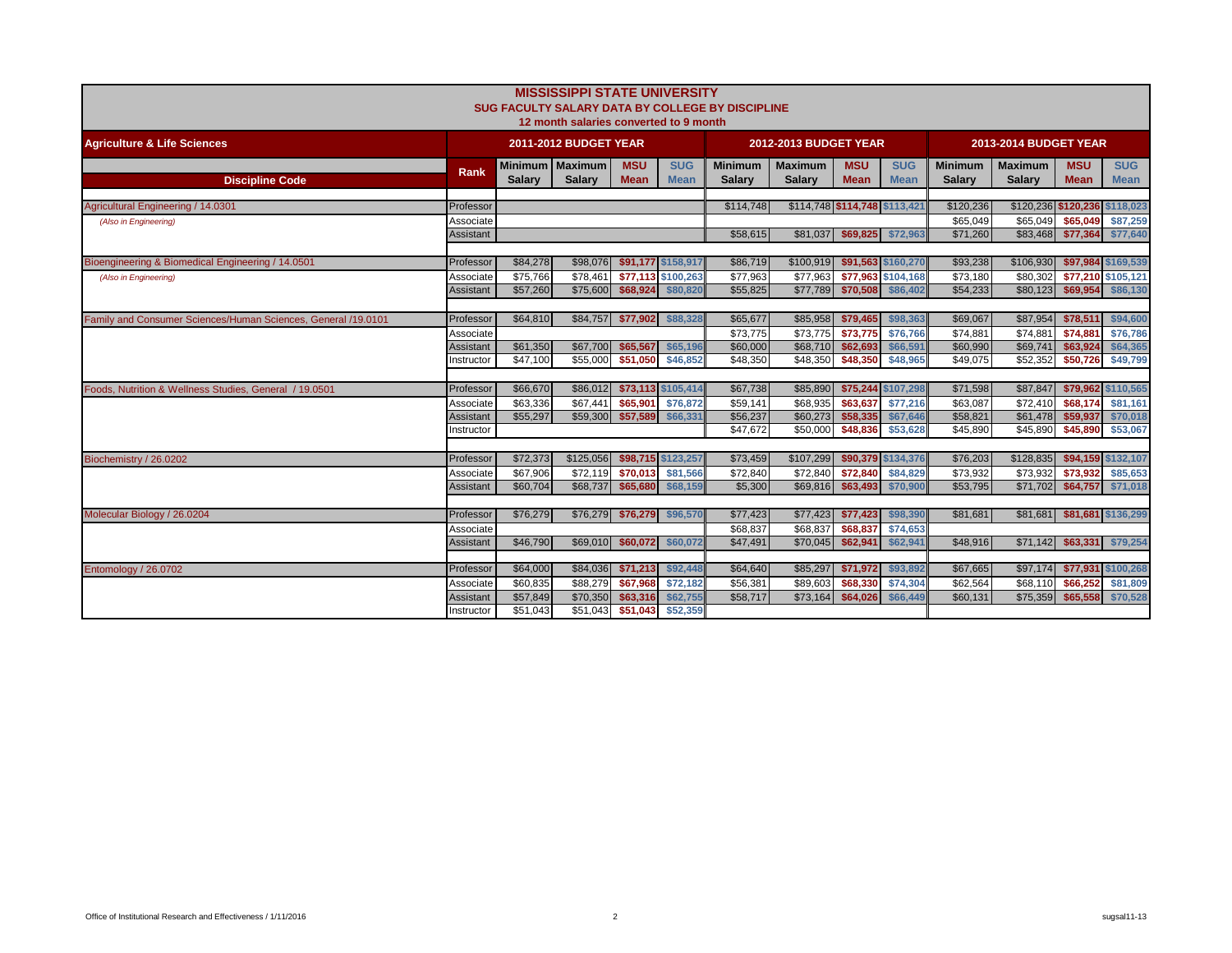|                                             |             |               | <b>MISSISSIPPI STATE UNIVERSITY</b><br>12 month salaries converted to 9 month |                           |                           | SUG FACULTY SALARY DATA BY COLLEGE BY DISCIPLINE |                                 |                           |                           |                                 |                                 |                           |                           |
|---------------------------------------------|-------------|---------------|-------------------------------------------------------------------------------|---------------------------|---------------------------|--------------------------------------------------|---------------------------------|---------------------------|---------------------------|---------------------------------|---------------------------------|---------------------------|---------------------------|
| <b>Architecture, Art &amp; Design</b>       |             |               | <b>2011-2012 BUDGET YEAR</b>                                                  |                           |                           |                                                  | 2012-2013 BUDGET YEAR           |                           |                           |                                 | <b>2013-2014 BUDGET YEAR</b>    |                           |                           |
| <b>Discipline Code</b>                      | <b>Rank</b> | <b>Salary</b> | Minimum   Maximum<br><b>Salary</b>                                            | <b>MSU</b><br><b>Mean</b> | <b>SUG</b><br><b>Mean</b> | <b>Minimum</b><br><b>Salary</b>                  | <b>Maximum</b><br><b>Salary</b> | <b>MSU</b><br><b>Mean</b> | <b>SUG</b><br><b>Mean</b> | <b>Minimum</b><br><b>Salary</b> | <b>Maximum</b><br><b>Salary</b> | <b>MSU</b><br><b>Mean</b> | <b>SUG</b><br><b>Mean</b> |
| Architecture / 04.0201                      | Professor   | \$81,552      | \$81,552                                                                      |                           | \$81,552 \$105,940        | \$75,834                                         | \$82,775                        |                           | \$79,641 \$108,082        | \$78,261                        | \$93,826                        |                           | \$85,141 \$113,838        |
|                                             | Associate   | \$62,424      | \$74,554                                                                      | \$70,064                  | \$76,701                  | \$60,298                                         | \$71,740                        | \$64,127                  | \$77,950                  | \$61,504                        | \$62,757                        | \$62,130                  | \$80,644                  |
|                                             | Assistant   | \$54,080      | \$61,360                                                                      | \$58,488                  | \$64,104                  | \$52,500                                         | \$63,201                        | \$57,706                  | \$65,294                  | \$55,000                        | \$64,149                        | \$59,310                  | \$66,460                  |
| Interior Architecture / 04.0501             | Associate   | \$70,684      | \$70,684                                                                      | \$70,684                  | \$68,665                  | \$68,066                                         | \$68,066                        | \$68,066                  | \$65,584                  | \$59,162                        | \$59,162                        | \$59,162                  | \$72,718                  |
|                                             | Assistant   | \$50,000      | \$55,000                                                                      | \$52,500                  | \$50,300                  | \$50,750                                         | \$55,825                        | \$53,288                  | \$53,288                  | \$51,511                        | \$56,662                        | \$54,087                  | \$55,504                  |
|                                             | Instructor  | \$43,800      | \$43,800                                                                      | \$43,800                  | \$43,800                  | \$44,457                                         | \$44,457                        | \$44,457                  | \$44,457                  | \$45,124                        | \$45,124                        | \$45,124                  | \$52,722                  |
| Visual & Performing Arts, General / 50.0101 | Professor   | \$58,094      | \$75,368                                                                      | \$62,264                  | \$89,329                  | \$58,965                                         | \$76,499                        | \$62,769                  | \$89,105                  | \$61,631                        | \$79,311                        | \$65,629                  | \$91,355                  |
|                                             | Associate   | \$50,778      | \$92,303                                                                      | \$62,309                  | \$66,048                  | \$51,301                                         | \$87,175                        | \$62,414                  | \$67,126                  | \$52,024                        | \$74,934                        | \$59,237                  | \$70,913                  |
|                                             | Assistant   | \$45,050      | \$50,470                                                                      | \$47,986                  | \$55,209                  | \$48,480                                         | \$51,000                        | \$49,436                  | \$56,482                  | \$49,164                        | \$51,719                        | \$50,133                  | \$59,203                  |
|                                             | Instructor  |               |                                                                               |                           |                           | \$66,208                                         | \$66,208                        | \$66,208                  | \$51,100                  |                                 |                                 |                           |                           |
|                                             |             |               |                                                                               |                           |                           |                                                  |                                 |                           |                           |                                 |                                 |                           |                           |
| Construction Management / 52.2001           | Associate   |               |                                                                               |                           |                           | \$73,080                                         | \$73,080                        | \$73,080                  | \$90,177                  |                                 |                                 |                           |                           |
|                                             | Assistant   | \$74,880      | \$74,880                                                                      |                           | \$74,880 \$72,340         | \$70,000                                         | \$79,501                        | \$74,751                  | \$73,147                  | \$68,000                        | \$80,694                        |                           | \$72,936 \$74,012         |
|                                             | Instructor  |               |                                                                               |                           |                           | \$48,000                                         | \$48,000                        | \$48,000                  | \$48,443                  |                                 |                                 |                           |                           |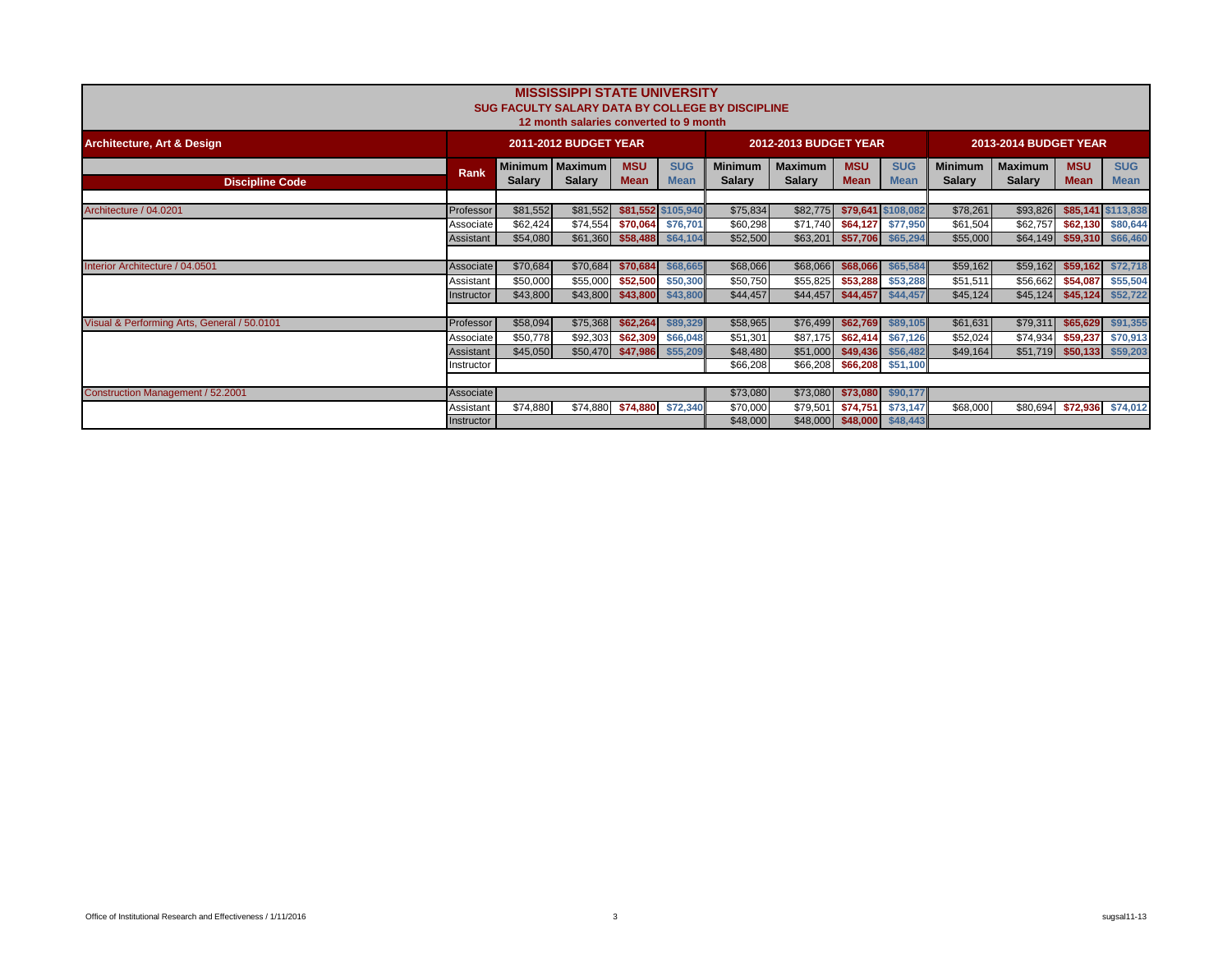|                                                   |                         |                      | <b>MISSISSIPPI STATE UNIVERSITY</b><br>12 month salaries converted to 9 month |                           |                           | SUG FACULTY SALARY DATA BY COLLEGE BY DISCIPLINE |                                 |                           |                           |                                 |                                 |                             |                           |
|---------------------------------------------------|-------------------------|----------------------|-------------------------------------------------------------------------------|---------------------------|---------------------------|--------------------------------------------------|---------------------------------|---------------------------|---------------------------|---------------------------------|---------------------------------|-----------------------------|---------------------------|
| <b>Arts &amp; Sciences</b>                        |                         |                      | 2011-2012 BUDGET YEAR                                                         |                           |                           |                                                  | 2012-2013 BUDGET YEAR           |                           |                           |                                 | 2013-2014 BUDGET YEAR           |                             |                           |
| <b>Discipline Code</b>                            | Rank                    | <b>Salarv</b>        | Minimum   Maximum<br><b>Salarv</b>                                            | <b>MSU</b><br><b>Mean</b> | <b>SUG</b><br><b>Mean</b> | <b>Minimum</b><br><b>Salary</b>                  | <b>Maximum</b><br><b>Salary</b> | <b>MSU</b><br><b>Mean</b> | <b>SUG</b><br><b>Mean</b> | <b>Minimum</b><br><b>Salary</b> | <b>Maximum</b><br><b>Salary</b> | <b>MSU</b><br><b>Mean</b>   | <b>SUG</b><br><b>Mean</b> |
|                                                   |                         |                      |                                                                               |                           |                           |                                                  |                                 |                           |                           |                                 |                                 |                             |                           |
| Speech Communication & Rhetoric / 09.0101         | Professor               | \$67,029             | \$106,215                                                                     | \$84,683                  | \$101,870                 | \$68,302                                         | \$107,808                       | \$86,150 \$100,838        |                           | \$71,435                        | \$108,886                       | \$88,713                    | \$104,275                 |
|                                                   | Associate               | \$60,400             | \$82,093                                                                      | \$66,752                  | \$72,335                  | \$61,548                                         | $\overline{$}77,152$            | \$66,454                  | \$72,546                  | \$62,779                        | \$78,309                        | \$67,561                    | \$75,181                  |
|                                                   | Assistant               | \$5,600              | \$5,916                                                                       | \$57,499                  | \$61,093                  | \$56,560                                         | \$59,443                        | \$58,297                  | \$61,273                  | \$45,000                        | \$58,929                        | \$54,696                    | \$63,004                  |
|                                                   | nstructor               | \$33,735             | \$46,280                                                                      | \$38,207                  | \$39,409                  | \$34,241                                         | \$45,000                        | \$38,698                  | \$39,658                  | \$34,926                        | \$48,102                        | \$39,537                    | \$40,556                  |
| Foreign Language & Literatures, General / 16.0101 | Professor               | \$82,575             | \$90,185                                                                      | \$86,380                  | \$90,266                  | \$82,023                                         | \$83,814                        | \$82,918                  | \$93,020                  | \$84,292                        | \$86,778                        | \$85,535                    | \$93,579                  |
|                                                   | Associate               | \$52,058             | \$62,500                                                                      | \$55,878                  | \$64,669                  | \$52,839                                         | \$63,438                        | \$56,717                  | \$66,578                  | \$53,632                        | \$64,390                        | \$56,144                    | \$68,122                  |
|                                                   | <b>Assistant</b>        | \$47,295             | \$50,000                                                                      | \$48,439                  | \$55,228                  | \$48,004                                         | \$50,750                        | \$49,523                  | \$57,122                  | \$50,380                        | \$51.511                        | \$50,828                    | \$58,212                  |
|                                                   | nstructor               | \$26,000             | \$33,847                                                                      | \$28,877                  | \$38,841                  | \$26,390                                         | \$34,355                        | \$28,554                  | \$39,381                  | \$26,000                        | \$34,870                        | \$30,716                    | \$39,659                  |
|                                                   |                         |                      |                                                                               |                           |                           |                                                  |                                 |                           |                           |                                 |                                 |                             |                           |
| English Language & Literature, General / 23.0101  | Professor               | \$65,476             | \$90,528                                                                      | \$73,878                  | \$101,577                 | \$66,524                                         | \$84,661                        |                           | \$72,600 \$104,084        | \$69,625                        | \$89,374                        | \$79,499                    | \$105,778                 |
|                                                   | Associate               | \$55,866             | \$74,277                                                                      | \$59,152                  | \$69,893                  | \$53,951                                         | \$75,391                        | \$59,284                  | \$71,539                  | \$55,114                        | \$76,522                        | \$59,617                    | \$72,435                  |
|                                                   | <b>Assistant</b>        | \$47,025             | \$54,080                                                                      | \$49,012                  | \$58,721                  | \$35,517                                         | \$62,500                        | \$50,533                  | \$59,945                  | \$50,000                        | \$56,328                        | \$51,680                    | \$60,512                  |
|                                                   | nstructor               | \$26,828             | \$46,286                                                                      | \$31,925                  | \$37,133                  | \$27,395                                         | \$47,675                        | \$32,450                  | \$37,719                  | \$30,000                        | \$48,629                        | \$32,605                    | \$39,279                  |
| Biology/Biological Sciences, General / 26.0101    | Professor               | \$78,645             | \$121,653                                                                     |                           | \$93,519 \$111,849        | \$80,690                                         | \$111,208                       | \$91,120 \$114,434        |                           | \$84,757                        | \$113,784                       | \$94,537                    | \$118,695                 |
|                                                   | Associate               | \$89,980             | \$89,980                                                                      | \$89,980                  | \$77,721                  | \$65,762                                         | \$92,679                        | \$79,221                  | \$80,253                  | \$66,397                        | \$94,533                        | \$73,868                    | \$81,515                  |
|                                                   | Assistant               | \$57,200             | \$60,000                                                                      | \$58,122                  | \$67,374                  | \$58,901                                         | \$60,660                        | \$60,076                  | \$69,078                  | \$55,000                        | \$62,783                        | \$60,181                    | \$70,925                  |
|                                                   | nstructor               | \$35,000             | $\overline{$45,024}$                                                          | \$39,357                  | \$40,588                  | \$39,380                                         | \$47,455                        | \$42,484                  | \$42,317                  | \$43,000                        | \$49.353                        | \$45,424                    | \$44,625                  |
|                                                   |                         |                      |                                                                               |                           |                           |                                                  |                                 |                           |                           |                                 |                                 |                             |                           |
| Medical Microbiology & Bacteriology / 26.0503     | Assistant               | \$57,200             |                                                                               | \$60,000 \$58,500         | \$63,946                  |                                                  |                                 |                           |                           |                                 |                                 |                             |                           |
|                                                   | Instructor              | \$35,020             | \$35,020                                                                      | \$35,020                  | \$51,875                  |                                                  |                                 |                           |                           |                                 |                                 |                             |                           |
| Mathematics, General / 27.0101                    | Professor               | \$67,605             | \$103,034                                                                     |                           | \$80,909 \$110,238        | \$68,694                                         | \$110,477                       |                           | \$82,240 \$112,345        | \$71,268                        | \$114,447                       |                             | \$86,056 \$113,680        |
|                                                   | Associate               | \$59,061             | \$72,321                                                                      | \$64,688                  | \$75,726                  | \$60,065                                         | \$74,765                        | \$66,375                  | \$78,522                  | \$60,966                        | \$74,611                        | \$66,459                    | \$78,519                  |
|                                                   | Assistant               | \$46,597             | \$61,537                                                                      | \$51,737                  | \$69,254                  | \$47,346                                         | \$68,000                        | \$61,297                  | \$70,373                  | \$48,056                        | \$70,320                        | \$62,302                    | \$71,729                  |
|                                                   | nstructor               | \$34,000             | \$35,603                                                                      | \$35,339                  | \$41,596                  | \$34,000                                         | \$52,407                        | \$37,499                  | \$41,571                  | \$34,340                        | \$36,679                        | \$36,149                    | \$42,992                  |
|                                                   |                         |                      |                                                                               |                           |                           |                                                  |                                 |                           |                           |                                 |                                 |                             |                           |
| Applied Mathematics, General / 27,0301            | Professor               | \$720,501            | \$119,101                                                                     | \$88,224                  | \$124,308                 |                                                  |                                 |                           |                           |                                 |                                 |                             |                           |
|                                                   | Assistant               | \$60,784             | \$60,784                                                                      | \$60,784                  | \$75,777                  |                                                  |                                 |                           |                           |                                 |                                 |                             |                           |
| Statistics, General / 27.0501                     | Associate               | \$59,950             |                                                                               | \$73,500 \$65,271         | \$82,436                  |                                                  |                                 |                           |                           |                                 |                                 |                             |                           |
|                                                   | Assistant               | \$61,000             | \$62,701                                                                      | \$62,055                  | \$77,350                  |                                                  |                                 |                           |                           |                                 |                                 |                             |                           |
|                                                   | Instructor              |                      |                                                                               |                           |                           |                                                  |                                 |                           |                           |                                 |                                 |                             |                           |
|                                                   |                         |                      |                                                                               |                           |                           |                                                  |                                 |                           |                           |                                 |                                 |                             |                           |
| Systems Science & Theory / 30.0601                | Professor               | \$104,536            | \$108,680 \$106,608                                                           |                           | \$106,608                 |                                                  |                                 |                           |                           |                                 |                                 |                             |                           |
|                                                   | Associate               | \$66,895             | \$66,895                                                                      | \$66,895                  | \$66,895                  |                                                  |                                 |                           |                           |                                 |                                 |                             |                           |
|                                                   | <b>Assistant</b>        | \$57,260             | \$63,600                                                                      | \$60,351                  | \$60,351                  |                                                  |                                 |                           |                           |                                 |                                 |                             |                           |
|                                                   |                         |                      |                                                                               |                           |                           |                                                  |                                 |                           |                           |                                 |                                 |                             |                           |
| Philosophy / 38.0101                              | Professor               | \$69,782             | \$119,584                                                                     |                           | \$89,489 \$102,056        | \$70,829                                         | \$93,936                        | \$81,617 \$105,180        |                           | \$73,757                        |                                 | \$95,834 \$84,220 \$105,749 |                           |
|                                                   | Associate               | \$56,274             | \$56,274                                                                      | \$56,274                  | \$64,443                  | \$57,118                                         | \$57,642                        | \$57,380                  | \$66,852                  |                                 |                                 |                             |                           |
|                                                   | Assistant<br>Instructor | \$51,000<br>\$28,560 | \$53,240<br>\$29,680                                                          | \$51,853<br>\$28,933      | \$55,936<br>\$35,320      | \$51,551<br>\$28,988                             | \$54,039<br>\$30,125            | \$52,575<br>\$29,367      | \$56,909<br>\$34,711      | \$45,000<br>\$29,423            | \$55,350<br>\$37,000            | \$51,838<br>\$34,043        | \$58,800<br>\$37,103      |
|                                                   |                         |                      |                                                                               |                           |                           |                                                  |                                 |                           |                           |                                 |                                 |                             |                           |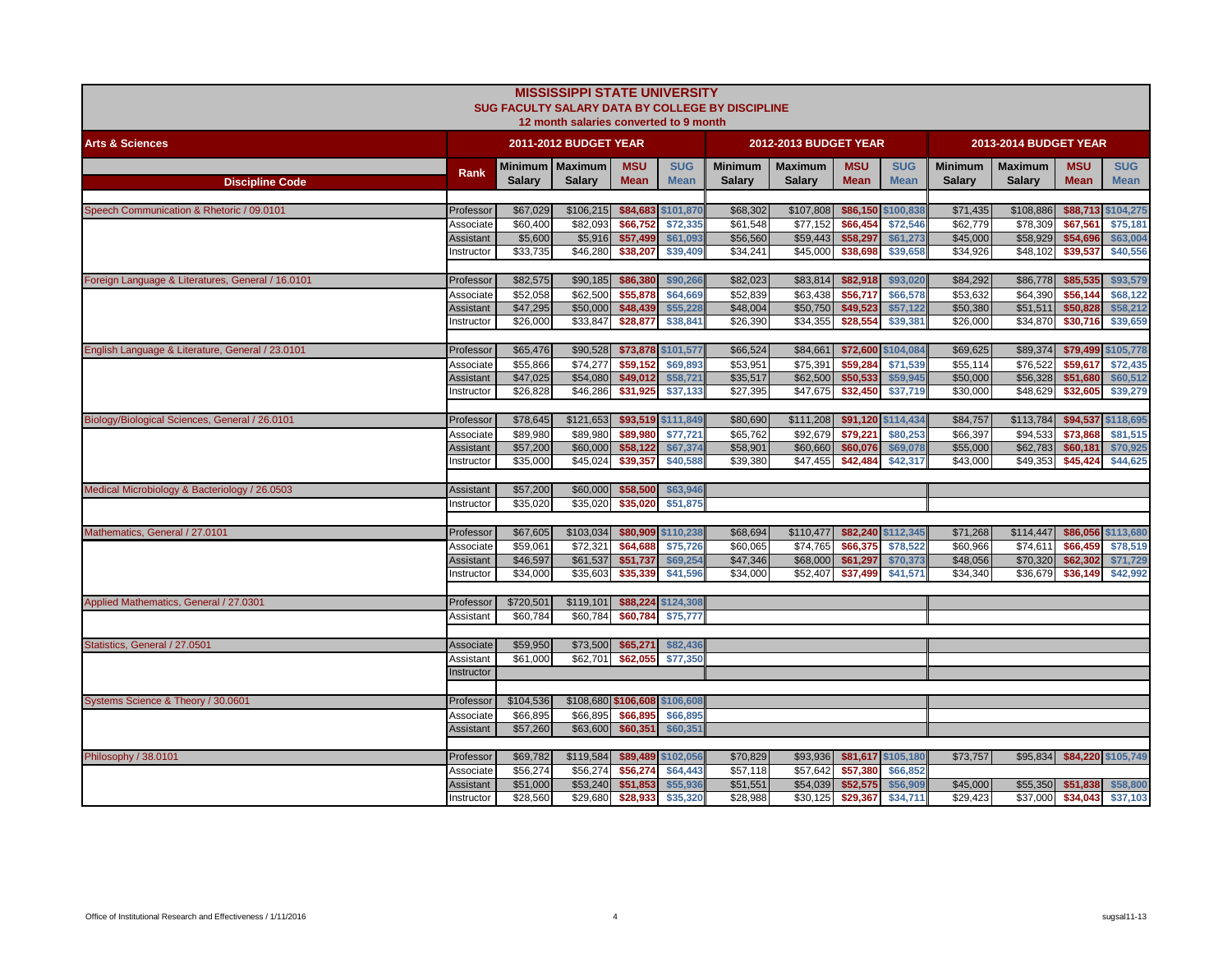|                                                   |                  |               | <b>MISSISSIPPI STATE UNIVERSITY</b><br>12 month salaries converted to 9 month |             |                    | SUG FACULTY SALARY DATA BY COLLEGE BY DISCIPLINE |                               |             |                    |                |                       |                               |                   |
|---------------------------------------------------|------------------|---------------|-------------------------------------------------------------------------------|-------------|--------------------|--------------------------------------------------|-------------------------------|-------------|--------------------|----------------|-----------------------|-------------------------------|-------------------|
| <b>Arts &amp; Sciences</b>                        |                  |               | <b>2011-2012 BUDGET YEAR</b>                                                  |             |                    |                                                  | <b>2012-2013 BUDGET YEAR</b>  |             |                    |                | 2013-2014 BUDGET YEAR |                               |                   |
|                                                   | Rank             | Minimum       | <b>Maximum</b>                                                                | <b>MSU</b>  | <b>SUG</b>         | <b>Minimum</b>                                   | <b>Maximum</b>                | <b>MSU</b>  | <b>SUG</b>         | <b>Minimum</b> | <b>Maximum</b>        | <b>MSU</b>                    | <b>SUG</b>        |
| <b>Discipline Code</b>                            |                  | <b>Salary</b> | <b>Salary</b>                                                                 | <b>Mean</b> | <b>Mean</b>        | <b>Salary</b>                                    | <b>Salary</b>                 | <b>Mean</b> | <b>Mean</b>        | <b>Salary</b>  | <b>Salary</b>         | <b>Mean</b>                   | <b>Mean</b>       |
| Chemistry, General / 40.0501                      | Professor        | \$75,400      | \$155,205 \$106,799                                                           |             | \$128,644          | \$76,531                                         | \$156,757 \$106,157 \$132,807 |             |                    | \$80,324       | \$156,757 \$108,657   |                               | \$134,355         |
|                                                   | Associate        | \$65,100      | \$73,130                                                                      | \$67,627    | \$78,515           | \$66,143                                         | \$74,227                      | \$69,300    | \$81,957           | \$67,135       | \$80,000              | \$72,568                      | \$83,933          |
|                                                   | <b>Assistant</b> | \$57,200      | \$71,760                                                                      | \$66,488    | \$69,787           | \$58,058                                         | \$79,298                      | \$69,709    | \$72,805           | \$58,916       | \$81,281              | \$70,223                      | \$71,666          |
|                                                   | nstructor        | \$46,350      | \$51,043                                                                      | \$48,646    | \$46,104           | \$46,000                                         | \$52,000                      | \$49,595    | \$46,576           | \$47,840       | \$52,000              | \$50,210                      | \$47,018          |
| Geology/Earth Science, General / 40.0601          | Professor        | \$81,088      | \$101,446                                                                     |             | \$93,776 \$115,469 | \$83,845                                         | \$103,296                     |             | \$92,098 \$120,518 | \$63,826       | \$99,876              | \$84,476 \$122,702            |                   |
|                                                   | Associate        | \$54,206      | \$64,512                                                                      | \$60,370    | \$78,914           | \$55,832                                         | \$94,888                      | \$64,724    | \$80,980           | \$60,711       | \$86,405              | \$65,720                      | \$84,600          |
|                                                   | <b>Assistant</b> | \$53,656      | \$56,210                                                                      | \$54,876    | \$58,195           | \$55,802                                         | \$57,202                      | \$56,335    | \$72,868           | \$56,639       | \$56,639              | \$56,639                      | \$73,867          |
|                                                   | nstructor        | \$33,800      | \$52,617                                                                      | \$40,121    | \$51,926           | \$34,550                                         | \$59,678                      | \$41,631    | \$72,785           | \$35,068       | \$44,097              | \$39,702                      | \$43,954          |
| Geological Earth Sciences/Geosciences / 40.0699   | Associate        | \$57,750      | \$77,448                                                                      | \$70,535    | \$70,535           |                                                  |                               |             |                    |                |                       |                               |                   |
|                                                   | Assistant        | \$102,086     | \$102.086 \$102.086                                                           |             | \$102.086          |                                                  |                               |             |                    |                |                       |                               |                   |
|                                                   |                  |               |                                                                               |             |                    |                                                  |                               |             |                    |                |                       |                               |                   |
| Physics, General / 40.0801                        | Professor        | \$72,435      | \$117,633                                                                     |             | \$84,822 \$117,329 | \$73,387                                         | \$110,014                     |             | \$87,002 \$119,355 | \$76,381       | \$114,369             | \$86,583                      | \$122,110         |
|                                                   | Associate        | \$64,000      | \$71,816                                                                      | \$67,250    | \$79,301           | \$64,828                                         | \$76,172                      | \$69,716    | \$81,548           | \$65,474       | \$69,716              | \$67,404                      | \$83,378          |
|                                                   | <b>Assistant</b> | \$57,849      | \$62,355                                                                      | \$60,765    | \$70,787           | \$61,490                                         | \$62,603                      | \$6,222     | \$73,709           | \$54,765       | \$63,539              | \$59,636                      | \$73,701          |
|                                                   | nstructor        | \$40,098      | \$49,127                                                                      | \$44,613    | \$47,453           | \$40,830                                         | \$47,940                      | \$44,385    | \$47,448           | \$45,613       | \$48,420              | \$46,824                      | \$47,308          |
| Psychology, General / 42.0101                     | Professor        | \$89,948      | \$93,949                                                                      |             | \$92,058 \$121,137 | \$91,297                                         | \$113,424 \$101,692 \$124,250 |             |                    | \$95,208       |                       | \$115,062 \$105,649 \$126,828 |                   |
|                                                   | Associate        | \$65,725      | \$72,137                                                                      | \$67,777    | \$75,500           | \$66,414                                         | \$74,301                      | \$68,538    | \$77,828           | \$67,576       | \$76,530              | \$69,892                      | \$79,099          |
|                                                   | <b>Assistant</b> | \$49,080      | \$59,857                                                                      | \$57,017    | \$66,654           | \$50,798                                         | \$65,508                      | \$59,432    | \$68,508           | \$52,322       | \$67,473              | \$60,666                      | \$69,388          |
|                                                   | nstructor        | \$35,700      | \$36,884                                                                      | \$36,169    | \$45,216           | \$36,057                                         | \$40,000                      | \$37,517    | \$44,407           | \$36,418       | \$40,600              | \$37,942                      | \$42,767          |
| Public Administration / 44.0401                   | Professor        | \$105,953     | \$110,594 \$108,273 \$137,460                                                 |             |                    | \$85,892                                         | \$107,542                     |             | \$98,985 \$147,114 | \$89,979       | \$106,877             | \$98,428                      | \$150,451         |
|                                                   | Associate        | \$70,958      | \$77.081                                                                      | \$74,020    | \$96,800           | \$63,435                                         | \$72.171                      | \$67,803    | \$106,045          | \$64,687       | \$73,720              | \$69,204                      | \$103,926         |
|                                                   | <b>Assistant</b> | \$57,090      | \$58,352                                                                      | \$57,620    | \$77,106           | \$58,000                                         | \$63,000                      | \$60,500    | \$80,326           | \$58,870       | \$63,856              | \$61,363                      | \$82,668          |
|                                                   | nstructor        | \$35,113      | \$65,113                                                                      | \$65,113    | \$95,135           | \$47,159                                         | \$47,159                      | \$47,159    | \$87,400           | \$41,718       | \$41,718              | \$41,718                      | \$73,086          |
| Social Work / 44.0701                             | Professor        | \$81,120      | \$81,120                                                                      |             | \$81,120 \$112,427 | \$82,337                                         | \$82,337                      |             | \$82,337 \$115,969 | \$85,163       | \$85,163              | \$85,163 \$118,310            |                   |
|                                                   | Associate        |               |                                                                               |             |                    | \$56,840                                         | \$56,840                      | \$56,840    | \$63,852           | \$64,314       | \$64,314              | \$64,314                      | \$75,178          |
|                                                   | <b>Assistant</b> | \$56,000      | \$56,000                                                                      | \$56,000    | \$60,708           |                                                  |                               |             |                    | \$55,825       | \$55,825              | \$55,825                      | \$64,801          |
|                                                   | nstructor        |               |                                                                               |             |                    | \$40,000                                         | \$45,675                      | \$42,838    | \$51,580           | \$40,600       | \$40,600              | \$40,600                      | \$51,856          |
| Anthropology / 45.0201                            | Professor        | \$69,983      | \$98,160                                                                      |             | \$82,248 \$107,672 | \$71,153                                         | \$85,870                      |             | \$78,908 \$108,922 | \$74,039       | \$89,437              | \$82,837 \$111,335            |                   |
|                                                   | Associate        | \$62,180      | \$62,180                                                                      | \$62,180    | \$72,407           | \$63,205                                         | \$70,341                      | \$66,773    | \$74,408           | \$64,153       | \$71,987              | \$69,179                      | \$76,751          |
|                                                   | <b>Assistant</b> | \$52,550      | \$64,311                                                                      | \$59,981    | \$62,285           | \$53,452                                         | \$64,890                      | \$60,083    | \$63,270           | \$54,254       | \$62,006              | \$59,358                      | \$65,732          |
|                                                   |                  |               |                                                                               |             |                    |                                                  |                               |             |                    |                |                       |                               |                   |
| Criminology / 45.0401                             | Professor        | \$84,000      | \$84,000                                                                      |             | \$84,000 \$160,780 |                                                  |                               |             |                    |                |                       |                               |                   |
|                                                   | Associate        |               |                                                                               |             |                    |                                                  |                               |             |                    |                |                       |                               |                   |
|                                                   | <b>Assistant</b> | \$64,400      | \$64,400                                                                      | \$64,400    | \$64,049           |                                                  |                               |             |                    |                |                       |                               |                   |
| Political Science & Government, General / 45.1001 | Professor        | \$81,927      | \$136,471 \$109,199 \$118,041                                                 |             |                    | \$83,156                                         | \$126,302                     |             | \$98,659 \$122,950 | \$87,472       |                       | \$112,942 \$100,207 \$124,220 |                   |
|                                                   | Associate        | \$71,075      | \$71,075                                                                      | \$71,075    | \$77,640           | \$63,496                                         | \$63,496                      | \$63,496    | \$79,374           | \$64,448       | \$64,448              | \$64,448                      | \$79,860          |
|                                                   | <b>Assistant</b> | \$56,100      | \$60,320                                                                      | \$58,718    | \$65,031           | \$59,000                                         | \$65,000                      | \$61,016    | \$66,549           | \$59,885       | \$65,975              | \$62,324                      | \$68,372          |
|                                                   | Instructor       | \$38,480      | \$38,480                                                                      | \$38,480    | \$40,059           | \$60,732                                         | \$60,732                      | \$60,732    | \$41,184           | \$36,800       | \$61,643              |                               | \$45,671 \$43,999 |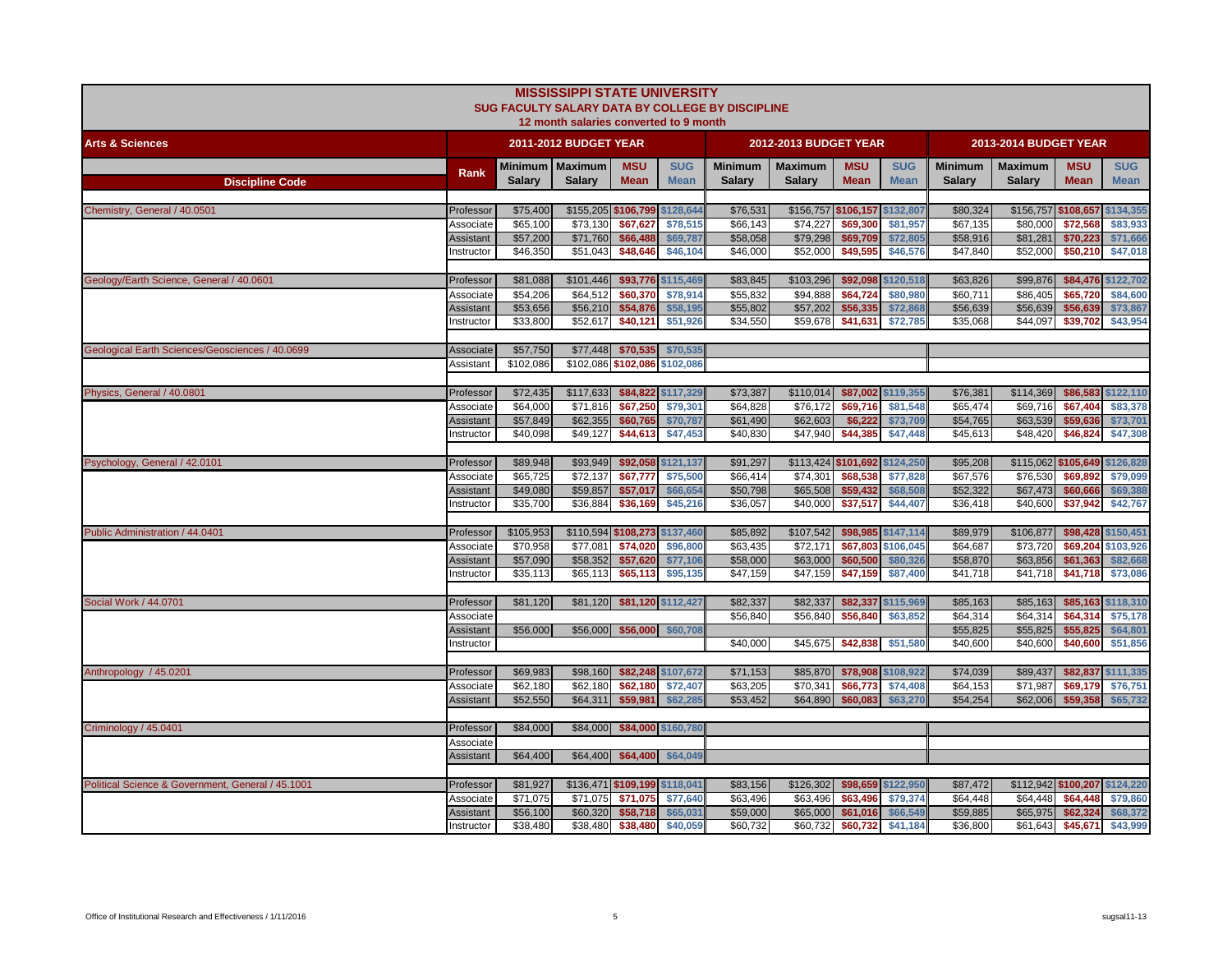|                            |             |               | <b>MISSISSIPPI STATE UNIVERSITY</b><br>12 month salaries converted to 9 month |                           |                            | SUG FACULTY SALARY DATA BY COLLEGE BY DISCIPLINE |                                 |                            |                           |                                 |                                 |                            |                           |
|----------------------------|-------------|---------------|-------------------------------------------------------------------------------|---------------------------|----------------------------|--------------------------------------------------|---------------------------------|----------------------------|---------------------------|---------------------------------|---------------------------------|----------------------------|---------------------------|
| <b>Arts &amp; Sciences</b> |             |               | <b>2011-2012 BUDGET YEAR</b>                                                  |                           |                            |                                                  | 2012-2013 BUDGET YEAR           |                            |                           |                                 | 2013-2014 BUDGET YEAR           |                            |                           |
| <b>Discipline Code</b>     | <b>Rank</b> | <b>Salary</b> | Minimum   Maximum  <br>Salary                                                 | <b>MSU</b><br><b>Mean</b> | <b>SUG</b><br><b>Mean</b>  | <b>Minimum</b><br><b>Salary</b>                  | <b>Maximum</b><br><b>Salary</b> | <b>MSU</b><br><b>Mean</b>  | <b>SUG</b><br><b>Mean</b> | <b>Minimum</b><br><b>Salary</b> | <b>Maximum</b><br><b>Salary</b> | <b>MSU</b><br><b>Mean</b>  | <b>SUG</b><br><b>Mean</b> |
|                            |             |               |                                                                               |                           |                            |                                                  |                                 |                            |                           |                                 |                                 |                            |                           |
| Sociology / 45.1101        | Professor   | \$88,210      | \$90,798                                                                      |                           | \$89,504 \$115,129         | \$75,719                                         | \$98,123                        |                            | \$88,233 \$118,709        | \$78,721                        | \$100,630                       |                            | \$91,466 \$121,616        |
|                            | Associate   | \$67,100      | \$90,185                                                                      | \$78,642                  | \$72,832                   | \$68,107                                         | \$85,612                        | \$80,458                   | \$75,184                  | \$70,491                        | \$88,426                        | \$80,382                   | \$76,894                  |
|                            | Assistant   | \$61,675      |                                                                               |                           | \$73,007 \$65,740 \$65,031 | \$62,500                                         | \$75,927                        | \$66,817                   | \$63,471                  | \$63,438                        | \$78,205                        | \$68,396                   | \$63,945                  |
|                            | Instructor  |               |                                                                               |                           |                            | \$38,000                                         | \$51,022                        | \$43,506 \$40,275          |                           | \$40,000                        | \$45,675                        | \$42,092 \$41,708          |                           |
|                            |             |               |                                                                               |                           |                            |                                                  |                                 |                            |                           |                                 |                                 |                            |                           |
| History, General / 54.0101 | Professor   | \$56,571      | \$121,365 \$90,845 \$108,021                                                  |                           |                            | \$58,127                                         | \$117,320                       |                            | \$88,606 \$109,642        | \$92,183                        | \$119,080 \$101,181 \$111,674   |                            |                           |
|                            | Associate   | \$56,281      | \$66,118                                                                      |                           | \$62,851 \$70,869          | \$57,125                                         | \$66,779                        | \$63,728                   | \$71,783                  | \$58,125                        | \$67,831                        |                            | \$64,742 \$73,682         |
|                            | Assistant   | \$36,389      |                                                                               |                           | \$59,360 \$55,580 \$57,153 | \$37,481                                         |                                 | \$59,704 \$55,788 \$58,391 |                           | \$38,661                        |                                 | \$61,854 \$55,995 \$59,491 |                           |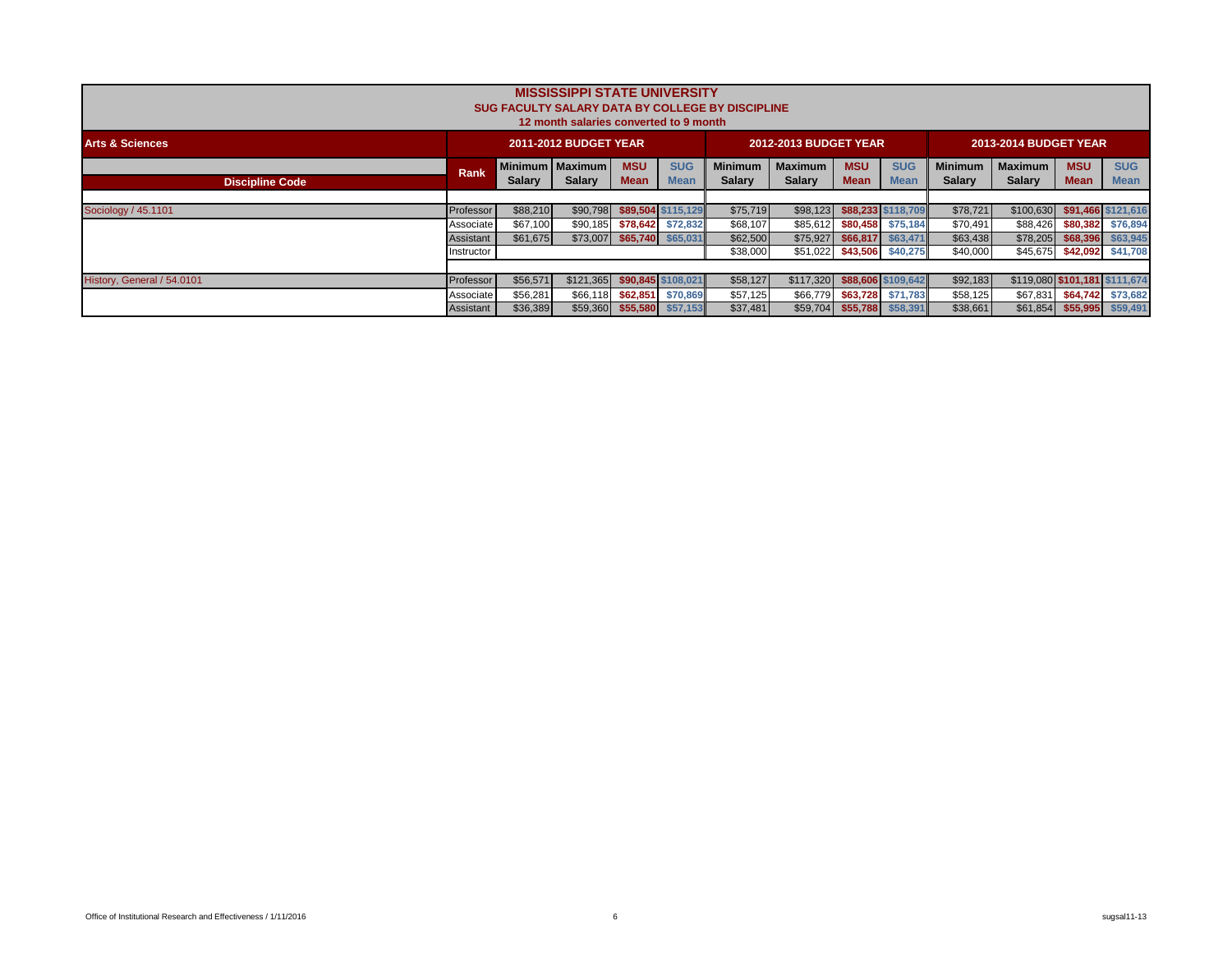|                                                         |                  |               | <b>MISSISSIPPI STATE UNIVERSITY</b><br>12 month salaries converted to 9 month |                               |                    | SUG FACULTY SALARY DATA BY COLLEGE BY DISCIPLINE |                               |                               |                    |                |                       |                               |                    |
|---------------------------------------------------------|------------------|---------------|-------------------------------------------------------------------------------|-------------------------------|--------------------|--------------------------------------------------|-------------------------------|-------------------------------|--------------------|----------------|-----------------------|-------------------------------|--------------------|
| <b>Business</b>                                         |                  |               | 2011-2012 BUDGET YEAR                                                         |                               |                    |                                                  | 2012-2013 BUDGET YEAR         |                               |                    |                | 2013-2014 BUDGET YEAR |                               |                    |
|                                                         | Rank             |               | Minimum   Maximum                                                             | <b>MSU</b>                    | <b>SUG</b>         | <b>Minimum</b>                                   | <b>Maximum</b>                | <b>MSU</b>                    | <b>SUG</b>         | <b>Minimum</b> | <b>Maximum</b>        | <b>MSU</b>                    | <b>SUG</b>         |
| <b>Discipline Code</b>                                  |                  | <b>Salary</b> | <b>Salarv</b>                                                                 | <b>Mean</b>                   | <b>Mean</b>        | <b>Salary</b>                                    | <b>Salarv</b>                 | <b>Mean</b>                   | <b>Mean</b>        | <b>Salary</b>  | <b>Salary</b>         | <b>Mean</b>                   | <b>Mean</b>        |
|                                                         |                  |               |                                                                               |                               |                    |                                                  |                               |                               |                    |                |                       |                               |                    |
| Business/Commerce, General / 52.0101                    | Professor        | \$117,500     | \$165,000 \$141,250 \$180,087                                                 |                               |                    |                                                  |                               |                               |                    |                |                       |                               |                    |
|                                                         | Associate        | \$144,850     | \$158,312 \$151,581 \$142,223                                                 |                               |                    |                                                  |                               |                               |                    |                |                       |                               |                    |
|                                                         | Assistant        | \$135,000     |                                                                               | \$135,000 \$135,000 \$139,878 |                    |                                                  |                               |                               |                    |                |                       |                               |                    |
|                                                         | nstructor        | \$52,025      | \$52,025                                                                      | \$52,025                      | \$63,081           |                                                  |                               |                               |                    |                |                       |                               |                    |
| Business Administration & Management, General / 52.0201 | Professor        | \$112,008     | \$135,233 \$123,335 \$181,923                                                 |                               |                    | \$64,076                                         |                               | \$129,757 \$113,835 \$190,870 |                    | \$127,755      |                       | \$135,422 \$131,843 \$195,140 |                    |
|                                                         | Associate        | \$89,257      | \$89,257                                                                      |                               | \$89,257 \$136,867 | \$91,042                                         | \$91,042                      |                               | \$91,042 \$140,264 | \$92,408       | \$92,408              |                               | \$92,408 \$145,169 |
|                                                         | <b>Assistant</b> | \$105,000     | \$111,180 \$106,575 \$130,731                                                 |                               |                    | \$106,050                                        |                               | \$112,570 \$108,274 \$131,739 |                    | \$107,217      |                       | \$114,259 \$109,661 \$133,602 |                    |
|                                                         | nstructor        | \$45,262      | \$61,200                                                                      | \$53,687                      | \$67,671           | \$43,567                                         | \$55,283                      |                               | \$48,170 \$66,590  | \$46,516       | \$56,113              | \$51,315                      | \$69,097           |
|                                                         |                  |               |                                                                               |                               |                    |                                                  |                               |                               |                    |                |                       |                               |                    |
| Accounting / 52.0301                                    | Professor        |               |                                                                               |                               |                    | \$11,465                                         |                               | \$168,447 \$141,456 \$176,843 |                    | \$120,397      |                       | \$171,126 \$145,762 \$181,997 |                    |
|                                                         | Associate        | \$94,766      | \$123,782 \$104,924 \$140,782                                                 |                               |                    | \$96,282                                         | \$126,258 \$106,736 \$148,160 |                               |                    | \$97,630       |                       | \$128,404 \$108,324 \$155,080 |                    |
|                                                         | Assistant        | \$119,428     | \$130,000 \$124,714 \$152,152                                                 |                               |                    | \$120,622                                        |                               | \$131,950 \$128,898 \$153,611 |                    | \$120,622      |                       | \$133,797 \$130,312 \$161,896 |                    |
|                                                         | nstructor        | \$65,000      | \$65,000                                                                      | \$65,000                      | \$68,483           | \$65,975                                         | \$65,975                      |                               | \$65,975 \$73,904  | \$66,971       | \$66,971              | \$66,971                      | \$76,804           |
|                                                         |                  |               |                                                                               |                               |                    |                                                  |                               |                               |                    |                |                       |                               |                    |
| Business/Managerial Economics / 52.0601                 | Professor        | \$85,850      | \$85,850                                                                      |                               | \$85,850 \$134,710 | \$87,325                                         | \$87,325                      |                               | \$87,325 \$135,993 | \$90,883       | \$90,883              |                               | \$90,883 \$144,188 |
|                                                         | Associate        | \$77,380      | \$85,300                                                                      | \$80,177                      | \$93,641           | \$78,575                                         | \$79,125                      | \$79.942                      | \$101.312          | \$79,675       | \$80,320              |                               | \$79,998 \$110,598 |
|                                                         | Assistant        | \$85,000      | \$85,000                                                                      | \$85,000                      | \$95,028           | \$85,000                                         | \$90,000                      | \$87,067                      | \$94,211           | \$61,350       | \$91,260              |                               | \$81,531 \$101,772 |
|                                                         | nstructor        | \$55,825      | \$55,825                                                                      | \$55,825                      | \$55,634           | \$41,514                                         | \$41,514                      | \$41,514                      | \$54,357           | \$59,500       | \$59,500              | \$59,500                      | \$70,091           |
| Finance, General / 52.0801                              | Professor        |               |                                                                               |                               |                    | \$119,400                                        |                               | \$167,300 \$143,350 \$188,167 |                    | \$125,426      |                       | \$170,062 \$147,744 \$193,936 |                    |
|                                                         | Associate        |               |                                                                               |                               |                    | \$146,975                                        | \$157,500 \$153,407 \$154,084 |                               |                    | \$147,303      |                       | \$160,178 \$152,171 \$163,308 |                    |
|                                                         | <b>Assistant</b> | \$132,500     | \$132,500 \$132,500 \$155,528                                                 |                               |                    | \$134,125                                        |                               | \$137,125 \$135,625 \$160,242 |                    | \$135,466      |                       | \$139,456 \$137,461 \$162,636 |                    |
|                                                         | nstructor        | \$88,500      | \$88,500                                                                      | \$88,500                      | \$78,917           | \$53,586                                         | \$89,850                      | \$71,718                      | \$83,371           | \$57,988       | \$90,838              | \$74,413                      | \$80,701           |
|                                                         |                  |               |                                                                               |                               |                    |                                                  |                               |                               |                    |                |                       |                               |                    |
| Management Information Systems, General / 52.1201       | Professor        | \$132,216     | \$155,074 \$143,645 \$186,787                                                 |                               |                    | \$123,529                                        |                               | \$164,378 \$143,954 \$188,642 |                    | \$130,081      |                       | \$169,163 \$149,622 \$195,522 |                    |
|                                                         | Associate        | \$111,768     | \$114,465 \$113,117 \$128,382                                                 |                               |                    | \$113,780                                        |                               | \$116,691 \$115,360 \$131,690 |                    | \$115,487      |                       | \$118,442 \$116,937 \$136,029 |                    |
|                                                         | <b>Assistant</b> | \$110,250     |                                                                               | \$110,250 \$110,250 \$127,046 |                    | \$105,000                                        |                               | \$105,000 \$105,000 \$133,107 |                    | \$106,575      |                       | \$106,575 \$106,575 \$133,489 |                    |
|                                                         | nstructor        | \$50,000      | \$50,000                                                                      | \$50,000                      | \$53,890           | \$50,625                                         | \$50,625                      | \$50,625                      | \$57,397           | \$51,385       | \$51,385              | \$51,385                      | \$60,993           |
|                                                         |                  |               |                                                                               |                               |                    |                                                  |                               |                               |                    |                |                       |                               |                    |
| Marketing/Marketing Management, General / 52.1401       | Professor        | \$79,315      | \$120,632 \$105,412 \$172,112                                                 |                               |                    | \$80,347                                         |                               | \$121,838 \$108,463 \$177,531 |                    | \$85,997       |                       | \$126,812 \$112,339 \$182,209 |                    |
|                                                         | Associate        | \$102,811     | \$123,558 \$113,357 \$130,513                                                 |                               |                    | \$104,456                                        |                               | \$125,535 \$115,863 \$132,515 |                    | \$85,190       |                       | \$127,795 \$110,955 \$134,342 |                    |
|                                                         | Assistant        | \$78,000      | \$110,390                                                                     | \$94,195                      | \$124,449          | \$79,014                                         |                               | \$126,825 \$408,946 \$126,839 |                    | \$122,936      |                       | \$128,601 \$125,769 \$128,797 |                    |
|                                                         | nstructor        | \$43,350      | \$52,250                                                                      | \$48,648                      | \$64,008           | \$51,275                                         | \$53,034                      | \$52,155                      | \$67,513           | \$49,631       | \$53,830              | \$51,759                      | \$69,888           |
|                                                         |                  |               |                                                                               |                               |                    |                                                  |                               |                               |                    |                |                       |                               |                    |
| <b>Taxation / 52.1601</b>                               | Professor        | \$112,662     | \$112,662 \$112,662 \$112,662                                                 |                               |                    |                                                  |                               |                               |                    |                |                       |                               |                    |
|                                                         | Assistant        | \$130,000     | \$130,000 \$130,000 \$130,000                                                 |                               |                    |                                                  |                               |                               |                    |                |                       |                               |                    |
| <b>Insurance / 52.1701</b>                              | Assistant        | \$125,000     | \$125,000 \$125,000 \$110,720                                                 |                               |                    |                                                  |                               |                               |                    |                |                       |                               |                    |
|                                                         | Instructor       | \$50,500      |                                                                               | \$50,500 \$50,500 \$50,500    |                    |                                                  |                               |                               |                    |                |                       |                               |                    |
|                                                         |                  |               |                                                                               |                               |                    |                                                  |                               |                               |                    |                |                       |                               |                    |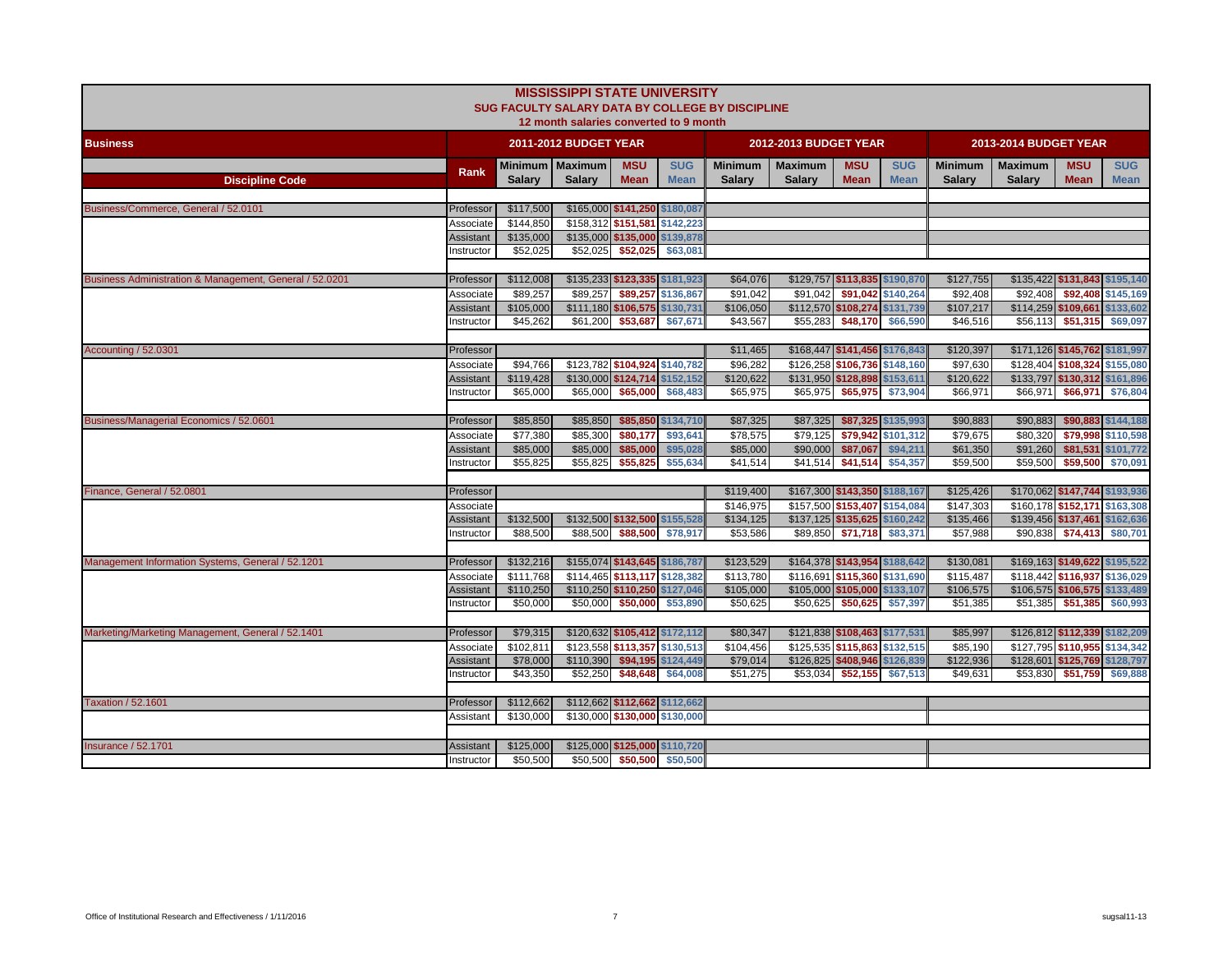|                                                     |                         |                      | <b>MISSISSIPPI STATE UNIVERSITY</b><br>12 month salaries converted to 9 month |                      |                       | SUG FACULTY SALARY DATA BY COLLEGE BY DISCIPLINE |                       |                             |                                |                |                       |                      |                      |
|-----------------------------------------------------|-------------------------|----------------------|-------------------------------------------------------------------------------|----------------------|-----------------------|--------------------------------------------------|-----------------------|-----------------------------|--------------------------------|----------------|-----------------------|----------------------|----------------------|
| <b>Education</b>                                    |                         |                      | 2011-2012 BUDGET YEAR                                                         |                      |                       |                                                  | 2012-2013 BUDGET YEAR |                             |                                |                | 2013-2014 BUDGET YEAR |                      |                      |
|                                                     | Rank                    |                      | Minimum   Maximum                                                             | <b>MSU</b>           | <b>SUG</b>            | Minimum                                          | <b>Maximum</b>        | <b>MSU</b>                  | <b>SUG</b>                     | <b>Minimum</b> | <b>Maximum</b>        | <b>MSU</b>           | <b>SUG</b>           |
| <b>Discipline Code</b>                              |                         | <b>Salarv</b>        | <b>Salarv</b>                                                                 | <b>Mean</b>          | <b>Mean</b>           | <b>Salary</b>                                    | <b>Salary</b>         | <b>Mean</b>                 | <b>Mean</b>                    | <b>Salary</b>  | <b>Salary</b>         | <b>Mean</b>          | <b>Mean</b>          |
|                                                     |                         |                      |                                                                               |                      |                       |                                                  |                       |                             |                                |                |                       |                      |                      |
| Education. General / 13.0101                        | Professor<br>Associate  | \$70,488<br>\$60,407 | \$82,754<br>\$61,593                                                          | \$76,621<br>\$61,000 | \$111,454<br>\$73,978 | \$72,603<br>\$61,313                             | \$84,409<br>\$94,924  | \$70,368                    | \$79,458 \$115,954<br>\$78,960 |                |                       |                      |                      |
|                                                     | Assistant               |                      |                                                                               |                      |                       | \$50,089                                         | \$53,758              | \$52,533                    | \$66,821                       |                |                       |                      |                      |
|                                                     | nstructor               |                      |                                                                               |                      |                       | \$34,601                                         | \$34,601              | \$34,601                    | \$51,993                       |                |                       |                      |                      |
|                                                     |                         |                      |                                                                               |                      |                       |                                                  |                       |                             |                                |                |                       |                      |                      |
| Educational Leadership & Administration / 13.0401   | Professor               |                      |                                                                               |                      |                       |                                                  |                       |                             |                                | \$75,476       | \$103,982             |                      | \$85,652 \$113,774   |
|                                                     | Associate               | \$66,924             | \$66.924                                                                      | \$66,924             | \$73,742              |                                                  |                       |                             |                                | \$62,233       | \$65,157              | \$63,615             | \$76,293             |
|                                                     | Assistant               | \$60,073             | \$60,073                                                                      | \$60,073             | \$62,235              |                                                  |                       |                             |                                | \$50,089       | \$50,089              | \$50,089             | \$65,830             |
|                                                     |                         |                      |                                                                               |                      |                       |                                                  |                       |                             |                                |                |                       |                      |                      |
| Community College Education / 13.0407               | Associate               | \$65,017             | \$85,054                                                                      | \$75,036             | \$75,036              | \$65,667                                         | \$86,256              | \$75,961                    | \$75,961                       | \$61,213       | \$66,652              | \$63,932             | \$63,932             |
|                                                     | Assistant<br>Instructor | \$56,282<br>\$30,869 | \$56,282<br>\$30,869                                                          | \$56,282             | \$56,282<br>\$30,869  | \$57,689<br>\$31,179                             | \$57,689<br>\$31,179  | \$57,689                    | \$57,689<br>\$31,179           | \$58,554       | \$65,914              | \$62,234             | \$62,234             |
|                                                     |                         |                      |                                                                               | \$30,869             |                       |                                                  |                       | \$31,179                    |                                |                |                       |                      |                      |
| Elementary & Middle School Administration / 13.0408 | Professor               | \$80,160             | \$80,160                                                                      | \$80,160             | \$80,160              |                                                  |                       |                             |                                |                |                       |                      |                      |
|                                                     | Associate               | \$63.259             | \$97.689                                                                      | \$80,474             | \$80,474              |                                                  |                       |                             |                                |                |                       |                      |                      |
|                                                     | Assistant               | \$48,867             | \$53,000                                                                      | \$51,622             | \$51,622              |                                                  |                       |                             |                                |                |                       |                      |                      |
|                                                     |                         |                      |                                                                               |                      |                       |                                                  |                       |                             |                                |                |                       |                      |                      |
| Special Education & Teaching / 13.1001              | Professor               | \$72,420             | \$72,855                                                                      | \$72,638 \$104,072   |                       | \$73,506                                         | \$73,948              |                             | \$73,727 \$101,162             | \$76,548       | \$77,273              | \$76,911             | \$104,560            |
|                                                     | Assistant               |                      |                                                                               |                      |                       | \$55,000                                         | \$57,500              | \$56,250                    | \$58,188                       | \$55,550       | \$58,363              | \$56,957             | \$60,668             |
|                                                     |                         |                      |                                                                               |                      |                       |                                                  |                       |                             |                                |                |                       |                      |                      |
| Counselor Education / 13.1101                       | Professor               | \$76,210             | \$99,109                                                                      |                      | \$85,300 \$100,980    | \$76,972                                         | \$95,323              |                             | \$86,803 \$104,785             | \$80,219       | \$97,326              | \$87,807             | \$106,016            |
|                                                     | Associate               | \$60,513             | \$60,936                                                                      | \$60,725             | \$70,229              | \$59,000                                         | \$62,026              | \$60,959                    | \$73,382                       | \$60,345       | \$65,000              | \$62,708             | \$76,104             |
|                                                     | Assistant               | \$52,000<br>\$43,680 | \$57,200<br>\$99,109                                                          | \$53,842<br>\$63,933 | \$62,606<br>\$44,589  | \$52,780                                         | \$57,772<br>\$46,182  | \$54,884                    | \$65,206<br>\$45,427           | \$54,358       | \$58,639<br>\$44,558  | \$56,429<br>\$37,651 | \$64,896<br>\$37,049 |
|                                                     | nstructor               |                      |                                                                               |                      |                       | \$32,720                                         |                       | \$39,505                    |                                | \$33,046       |                       |                      |                      |
| Elementary Education / 13.1202                      | Professor               | \$77,137             | \$95,706                                                                      | \$86,422             | \$95,055              | \$74,529                                         | \$80,010              | \$77,270                    | \$93,674                       | \$77,888       | \$94,070              | \$85,979             | \$94,258             |
|                                                     | Associate               | \$60,318             | \$67,600                                                                      | \$62,956             | \$67,038              | \$61,524                                         | \$63,012              | \$62,268                    | \$66,112                       | \$62,447       | \$64,272              | \$63,360             | \$68,306             |
|                                                     | Assistant               | \$53,550             | \$53,550                                                                      | \$53,550             | \$57,279              | \$56,000                                         | \$56,000              | \$56,000                    | \$57,628                       | \$55,250       | \$57,120              | \$56,185             | \$57,986             |
|                                                     | Instructor              | \$42,000             | \$47,007                                                                      | \$44,975             | \$45,722              | \$42,500                                         | \$47,712              | \$44,437                    | \$45,829                       | \$42,925       | \$48,189              | \$44,987             | \$46,939             |
|                                                     |                         |                      |                                                                               |                      |                       |                                                  |                       |                             |                                |                |                       |                      |                      |
| Secondary Education / 13.1205                       | Professor               | \$70,460             | \$70,947                                                                      | \$70,704             | \$89,874              | \$73,983                                         |                       | \$73,983 \$73,983 \$100,120 |                                | \$76,663       | \$76,663              | \$76,663             | \$97,844             |
|                                                     | Associate               | \$60,902             | \$61,079                                                                      | \$60,991             | \$68,912              | \$62,120                                         | \$62.911              | \$62,516                    | \$71,453                       | \$63.052       | \$63,855              | \$63,454             | \$70,799             |
|                                                     | <b>Assistant</b>        |                      |                                                                               |                      |                       | \$51,000                                         | \$56,500              | \$54,500                    | \$54,500                       | \$51,765       | \$57,630              | \$55,929             | \$58,912             |
|                                                     | nstructor               | \$33,848             | \$46,120                                                                      | \$39,883             | \$39,883              | \$40,881                                         |                       | \$46,812 \$44,231           | \$44,231                       | \$34,356       | \$47,280              | \$39,527             | \$39,589             |
| Business Teacher Education / 13.1303                | Assistant               | \$55,608             |                                                                               | \$55,608 \$55,608    | \$55,746              |                                                  |                       |                             |                                |                |                       |                      |                      |
|                                                     |                         |                      |                                                                               |                      |                       |                                                  |                       |                             |                                |                |                       |                      |                      |
| Music Teacher Education / 13.1312                   | Professor               |                      |                                                                               |                      |                       | \$61,436                                         | \$92,436              | \$71,610                    | \$76,580                       | \$62,224       | \$94,213              | \$71,377             | \$76,042             |
|                                                     | Associate               |                      |                                                                               |                      |                       | \$53,361                                         | \$64,402              | \$56,767                    | \$61,271                       | \$50,733       | \$65,303              | \$55,803             | \$56,066             |
|                                                     | Assistant               |                      |                                                                               |                      |                       | \$43,000                                         | \$64,960              | \$49,252                    | \$49,252                       | \$43,000       | \$65,869              | \$49,850             | \$49,497             |
|                                                     | nstructor               |                      |                                                                               |                      |                       | \$40,101                                         | \$46,836              | \$43,469                    | \$43,979                       | \$40,662       | \$67,135              | \$51,763             | \$49,322             |
|                                                     |                         |                      |                                                                               |                      |                       |                                                  |                       |                             |                                |                |                       |                      |                      |
| Physical Education Teaching & Coaching / 13.1314    | Professor               | \$69,306             | \$97,833                                                                      | \$83,569             | \$93,309              | \$71,217                                         | \$91,607              | \$81,412                    | \$92,388                       | \$74,172       | \$94,649              | \$84,411             | \$94,631             |
|                                                     | Associate               | \$60,150             | \$61,650                                                                      | \$60,900             | \$69,464              | \$62,060                                         | \$63,760              | \$62,910                    | \$69,733                       | \$59,325       | \$64,793              | \$62,644             | \$73,589             |
|                                                     | <b>Assistant</b>        | \$52,000             | \$58,520                                                                      | \$55,621             | \$57,326              | \$53,425                                         | \$60,986              | \$57,287                    | \$60,111                       | \$54,500       | \$62,848              | \$58,488             | \$60,491             |
|                                                     | Instructor              | \$32,725             | \$45,000                                                                      | \$38,636             | \$44,149              | \$33,631                                         | \$45,112              | \$39,331                    | \$45,509                       | \$34,304       | \$45,676              | \$39,869             | \$46,435             |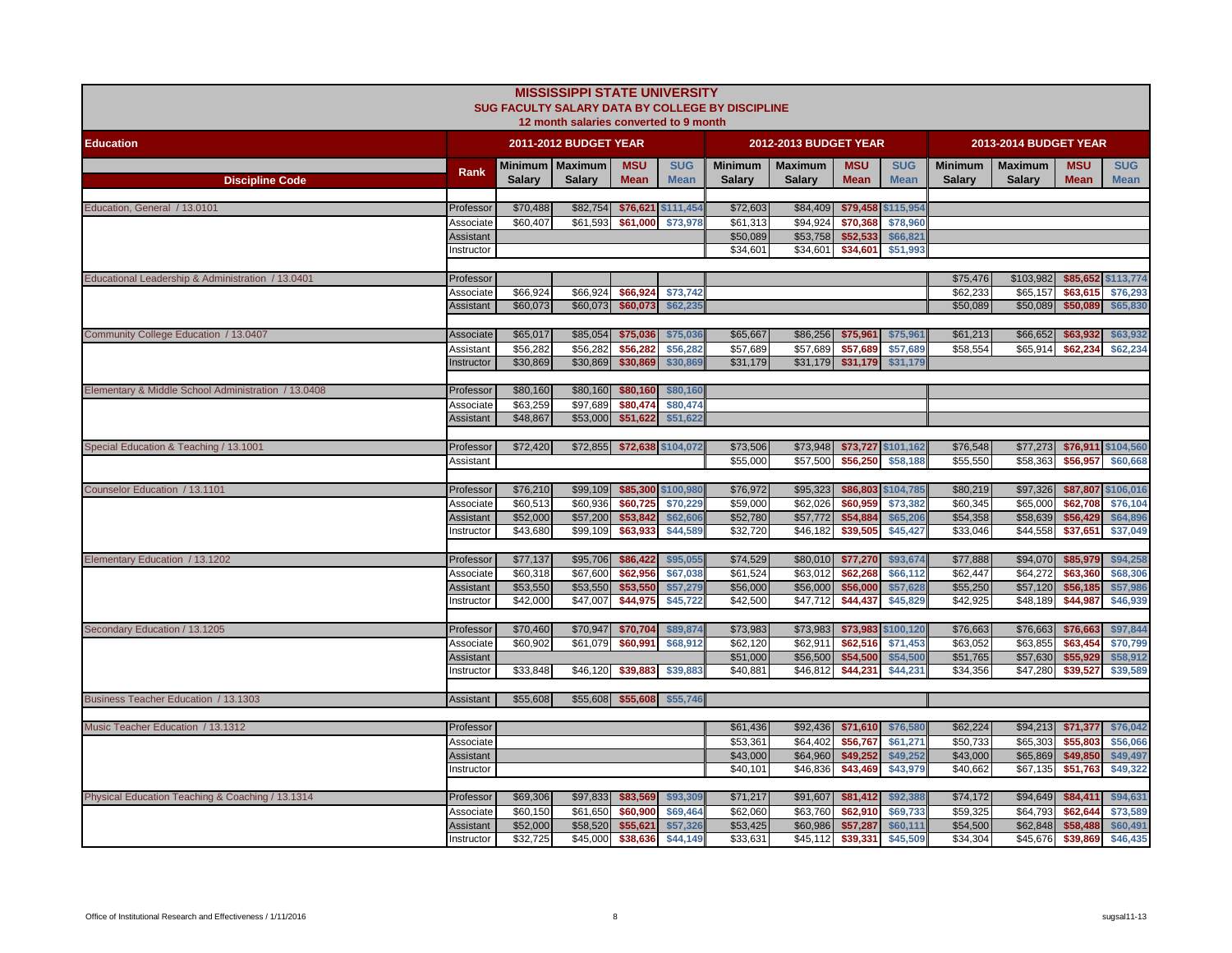|                                                                                       |                        |                      | <b>MISSISSIPPI STATE UNIVERSITY</b><br>12 month salaries converted to 9 month |                           |                           | <b>SUG FACULTY SALARY DATA BY COLLEGE BY DISCIPLINE</b> |                                 |                           |                           |                                 |                          |                           |                                        |
|---------------------------------------------------------------------------------------|------------------------|----------------------|-------------------------------------------------------------------------------|---------------------------|---------------------------|---------------------------------------------------------|---------------------------------|---------------------------|---------------------------|---------------------------------|--------------------------|---------------------------|----------------------------------------|
| <b>Education</b>                                                                      |                        |                      | <b>2011-2012 BUDGET YEAR</b>                                                  |                           |                           |                                                         | <b>2012-2013 BUDGET YEAR</b>    |                           |                           |                                 | 2013-2014 BUDGET YEAR    |                           |                                        |
| <b>Discipline Code</b>                                                                | <b>Rank</b>            | <b>Salary</b>        | <b>Minimum   Maximum</b><br><b>Salary</b>                                     | <b>MSU</b><br><b>Mean</b> | <b>SUG</b><br><b>Mean</b> | <b>Minimum</b><br><b>Salary</b>                         | <b>Maximum</b><br><b>Salary</b> | <b>MSU</b><br><b>Mean</b> | <b>SUG</b><br><b>Mean</b> | <b>Minimum</b><br><b>Salary</b> | Maximum<br><b>Salary</b> | <b>MSU</b><br><b>Mean</b> | <b>SUG</b><br><b>Mean</b>              |
| Teacher Education & Professional Development, Specific Subject Areas, Other / 13.1399 | Professor              | \$79,220             | \$98,160                                                                      |                           | \$90,324 \$102,966        | \$78,164                                                | \$94,983                        | \$84,517                  | \$90,314                  | \$82,168                        | \$97,679                 |                           | \$87,831 \$100,740                     |
|                                                                                       | Associate<br>Assistant | \$59,356<br>\$51,295 | \$61,937<br>\$60,134                                                          | \$60,773<br>\$55,343      | \$68,142<br>\$60,452      | \$61,801<br>\$54,810                                    | \$62,928<br>\$61,637            | \$62,201<br>\$57,285      | \$72,712<br>\$63,180      | \$62,821<br>\$53,250            | \$63,998<br>\$61,637     |                           | \$63,262 \$75,587<br>\$55,571 \$62,869 |
|                                                                                       | Instructor             | \$35,730             | \$48,672                                                                      |                           | \$41,333 \$41,333         | \$36,445                                                | \$49,392                        | \$42,091 \$42,091         |                           | \$36,992                        | \$50,207                 |                           | \$44,593 \$44,593                      |
| Educational Psychology / 42.2806                                                      | Professor              | \$90,769             | \$94,000                                                                      |                           | \$92,385 \$102,370        | \$89,017                                                | \$92,131                        | \$90,574                  | \$98,842                  | \$92,499                        | \$101,469                |                           | \$96,984 \$105,456                     |
|                                                                                       | Associate<br>Assistant | \$60,198<br>\$47,240 | \$62,820<br>\$69,960                                                          | \$61,270<br>\$55,560      | \$69,580<br>\$59,902      | \$61,703<br>\$48,657                                    | \$61,703<br>\$72,059            | \$61,703<br>\$56,928      | \$69,170<br>\$60,615      | \$62,629<br>\$50,116            | \$62,629<br>\$74,221     | \$58,175                  | \$62,629 \$70,412<br>\$62,702          |
|                                                                                       | Instructor             | \$48,141             | \$48,141                                                                      | \$48,141                  | \$46,680                  | \$49,585                                                | \$49,585                        | \$49,585                  | \$47,760                  | \$50,329                        | \$50,329                 |                           | \$50,329 \$49,389                      |
| Music / 50.0901                                                                       | Professor              | \$60,528             | \$98,719                                                                      | \$72,463                  | \$90,582                  |                                                         |                                 |                           |                           |                                 |                          |                           |                                        |
|                                                                                       | Associate<br>Assistant | \$52,572<br>\$42,000 | \$54,517<br>\$64,000                                                          | \$53,420<br>\$50,848      | \$65,321<br>\$54,746      |                                                         |                                 |                           |                           |                                 |                          |                           |                                        |
|                                                                                       | Instructor             | \$39,082             | \$63,852                                                                      | \$49,560                  | \$45,672                  |                                                         |                                 |                           |                           |                                 |                          |                           |                                        |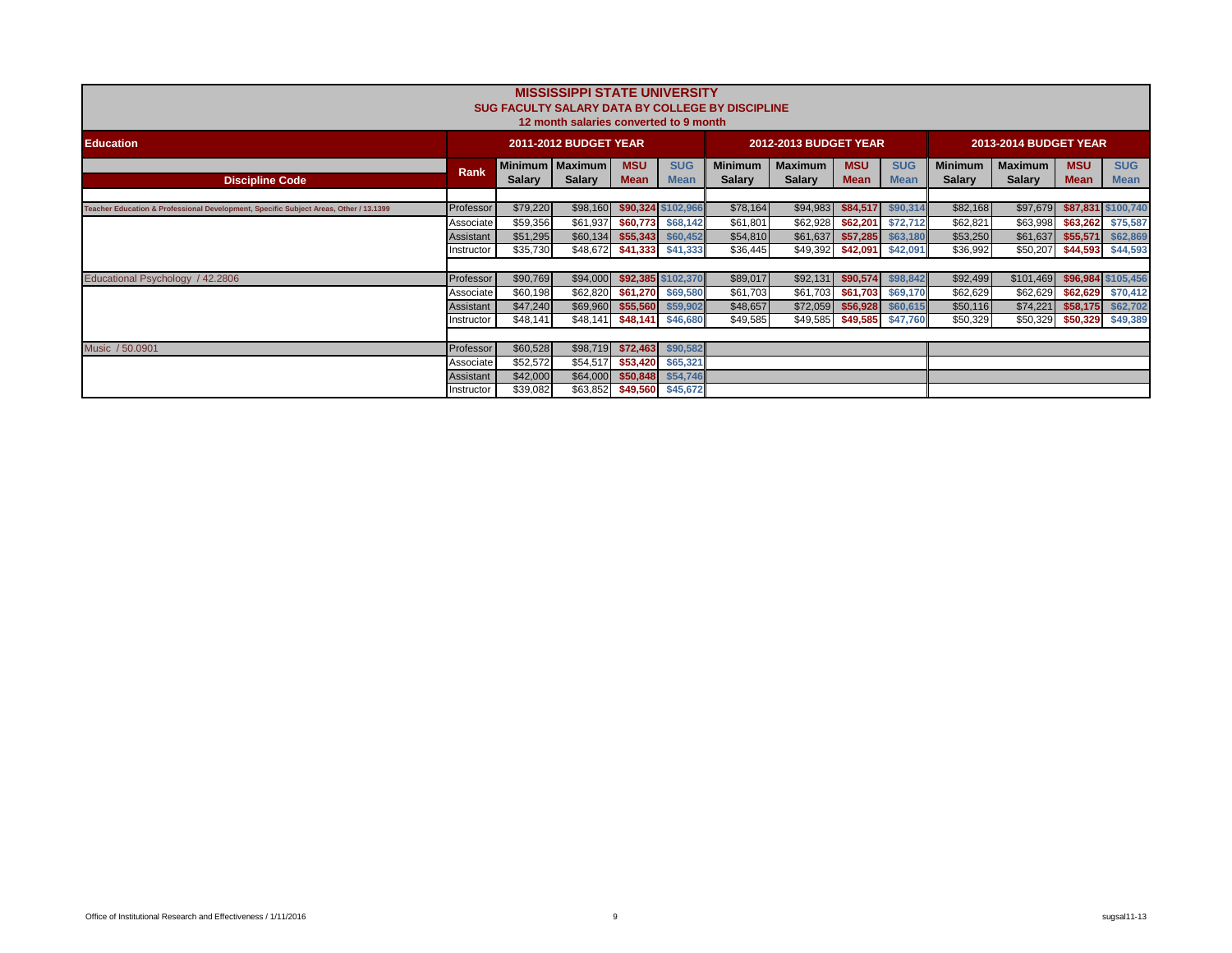|                                                   |                               |                      | <b>MISSISSIPPI STATE UNIVERSITY</b><br>12 month salaries converted to 9 month |                           |                           | SUG FACULTY SALARY DATA BY COLLEGE BY DISCIPLINE |                                 |                           |                           |                                 |                          |                               |                           |
|---------------------------------------------------|-------------------------------|----------------------|-------------------------------------------------------------------------------|---------------------------|---------------------------|--------------------------------------------------|---------------------------------|---------------------------|---------------------------|---------------------------------|--------------------------|-------------------------------|---------------------------|
| <b>Engineering</b>                                |                               |                      | 2011-2012 BUDGET YEAR                                                         |                           |                           |                                                  | 2012-2013 BUDGET YEAR           |                           |                           |                                 | 2013-2014 BUDGET YEAR    |                               |                           |
|                                                   | Rank                          | <b>Salarv</b>        | Minimum   Maximum<br><b>Salary</b>                                            | <b>MSU</b><br><b>Mean</b> | <b>SUG</b><br><b>Mean</b> | <b>Minimum</b><br><b>Salary</b>                  | <b>Maximum</b><br><b>Salary</b> | <b>MSU</b><br><b>Mean</b> | <b>SUG</b><br><b>Mean</b> | <b>Minimum</b><br><b>Salary</b> | <b>Maximum</b><br>Salary | <b>MSU</b><br><b>Mean</b>     | <b>SUG</b><br><b>Mean</b> |
| <b>Discipline Code</b>                            |                               |                      |                                                                               |                           |                           |                                                  |                                 |                           |                           |                                 |                          |                               |                           |
| Computer & Information Sciences / 11.0101         | Professor                     | \$94,490             | \$143,150 \$114,066                                                           |                           | \$147,454                 | \$96,663                                         | \$109,785 \$103,242 \$148,674   |                           |                           | \$100,726                       | \$113,808                | \$106,975                     | \$153,551                 |
|                                                   | Associate                     | \$89,680             | \$102,086                                                                     | \$92,688                  | \$103,749                 | \$89,559                                         | \$94,555                        | \$91,912                  | \$106,210                 | \$90,679                        | \$95,973                 | \$93,090                      | \$107,739                 |
|                                                   | Assistant                     | \$55,297             | \$84,400                                                                      | \$78,099                  | \$88,457                  | \$55,850                                         | \$84,448                        | \$78,241                  | \$90,142                  | \$54,806                        | \$85,648                 | \$75,321                      | \$92,484                  |
|                                                   | nstructor                     | \$45,000             | \$70,000                                                                      | \$53,333                  | \$54,294                  | \$45,000                                         | \$71,050                        | \$53,088                  | \$53,374                  | \$45,570                        | \$72,000                 | \$54,605                      | \$55,445                  |
| Aerospace Engineering / 14.0201                   | Professor                     | \$99,654             | \$130,880 \$114,824                                                           |                           | \$139,021                 | \$98,402                                         | \$127,560 \$106,708 \$143,523   |                           |                           | \$101,762                       | \$125,787                | \$110,649 \$148,116           |                           |
|                                                   | Associate                     | \$81,077             | \$104,704                                                                     | \$90,093                  | \$97,610                  | \$81,424                                         | \$109,983                       | \$94,164                  | \$98,909                  | \$87,095                        | \$111,633                | \$99,234                      | \$102,442                 |
|                                                   | Assistant                     | \$57,260             | \$75,298                                                                      | \$68,527                  | \$80,198                  | \$57,833                                         | \$74,075                        | \$68,636                  | \$84,122                  | \$70,552                        | \$76,259                 | \$73,850                      | \$87,737                  |
|                                                   | nstructor                     | \$45,000             | \$57,134                                                                      | \$51,234                  | \$51,711                  | \$45,773                                         | \$58,028                        | \$51,901                  | \$49,605                  | \$45,000                        | \$90,900                 | \$59,300                      | \$58,883                  |
|                                                   |                               |                      |                                                                               |                           |                           |                                                  |                                 |                           |                           |                                 |                          |                               |                           |
| Agricultural Engineering / 14.0301                | Professor                     |                      |                                                                               |                           |                           | \$114,748                                        | \$114,748 \$114,748 \$113,421   |                           |                           | \$120,236                       | \$120,236                | \$120,236                     | \$118,023                 |
| (Also in Ag & Life Sciences)                      | Associate                     |                      |                                                                               |                           |                           |                                                  |                                 |                           |                           | \$65,049                        | \$65,049                 | \$65,049                      | \$87,259                  |
|                                                   | Assistant                     |                      |                                                                               |                           |                           | \$58,615                                         | \$81,037                        | \$69,825                  | \$72,963                  | \$71,260                        | \$83,468                 | \$77,364                      | \$77,640                  |
| Bioengineering & Biomedical Engineering / 14.0501 | Professor                     | \$84,278             | \$98,076                                                                      |                           | \$91,177 \$158,917        | \$86,719                                         | \$100,919                       |                           | \$91,563 \$160,270        | \$93,238                        | \$106,930                | \$97,984 \$169,539            |                           |
| (Also in Aq & Life Sciences)                      | Associate                     | \$75,766             | \$78,461                                                                      |                           | \$77,113 \$100,263        | \$77,963                                         | \$77,963                        | \$77,963                  | \$104,168                 | \$73,180                        | \$80,302                 | \$77,210 \$105,121            |                           |
|                                                   | <b>Assistant</b>              | \$57,260             | \$75,600                                                                      | \$68,924                  | \$80,820                  | \$55,825                                         | \$77,789                        | \$70,508                  | \$86,402                  | \$54,233                        | \$80,123                 | \$69,954                      | \$86,130                  |
|                                                   |                               |                      |                                                                               |                           |                           |                                                  |                                 |                           |                           |                                 |                          |                               |                           |
| Chemical Engineering / 14.0701                    | Professor                     | \$143,150            | \$143,150 \$143,150 \$142,671                                                 |                           |                           | \$116,810                                        | \$116,810 \$116,810 \$145,443   |                           |                           | \$101,955                       |                          | \$120,178 \$111,067 \$150,973 |                           |
|                                                   | Associate                     | \$83,041             | \$109,063                                                                     | \$93,020                  | \$95,090                  | \$84,635                                         | \$101,895                       | \$93,410                  | \$97,261                  | \$86,751                        | \$103,423                | \$93,548                      | \$99,769                  |
|                                                   | <b>Assistant</b>              | \$31,414             | \$31,414                                                                      | \$31,414                  | \$83,413                  | \$32,357                                         | \$79,170                        | \$55,763                  | \$86,452                  | \$33,004                        | \$80,358                 | \$62,787                      | \$87,935                  |
|                                                   |                               |                      |                                                                               |                           |                           |                                                  |                                 |                           |                           |                                 |                          |                               |                           |
| Civil Engineering / 14.0801                       | Professor                     | \$125,657            | \$133,800 \$130,152 \$129,483                                                 |                           |                           | \$89,852                                         | \$136,744 \$111,197 \$132,224   |                           |                           | \$101,934                       |                          | \$139,123 \$121,227 \$136,649 |                           |
|                                                   | Associate                     | \$78,200             | \$87,500                                                                      | \$82,833                  | \$92,738                  | \$80,116                                         | \$89,644                        | \$85,877                  | \$94,005                  | \$81,318                        | \$90,989                 | \$87,456                      | \$95,308                  |
|                                                   | <b>Assistant</b><br>nstructor | \$49,342             | \$79,900                                                                      | \$63,857                  | \$79,692                  | \$50,822<br>\$49,868                             | \$83,000<br>\$49,868            | \$71,416<br>\$49,868      | \$82,196<br>\$61,521      | \$80,753                        | \$84,245                 | \$82,565                      | \$84,578                  |
|                                                   |                               |                      |                                                                               |                           |                           |                                                  |                                 |                           |                           |                                 |                          |                               |                           |
| Computer Engineering / 14.0901                    | Professor                     | \$168,612            | \$168,612 \$168,612 \$127,780                                                 |                           |                           |                                                  |                                 |                           |                           |                                 |                          |                               |                           |
|                                                   | Associate                     | \$84,491             | \$89,100                                                                      | \$86,796                  | \$92,663                  | \$85,758                                         | \$91,773                        | \$88,766                  | \$98,088                  | \$87,044                        | \$93,608                 | \$90,326                      | \$97,776                  |
|                                                   | <b>Assistant</b>              | \$86,000             | \$88,400                                                                      | \$87,200                  | \$85,281                  | \$87,720                                         | \$91,936                        | \$89,828                  | \$86,839                  | \$70,000                        | \$94,694                 | \$84,869                      | \$86,617                  |
|                                                   |                               |                      |                                                                               |                           |                           |                                                  |                                 |                           |                           |                                 |                          |                               |                           |
| Electrical & Electronics Engineering / 14.1001    | Professor                     | \$96,944             | \$176,982 \$128,482 \$140,452                                                 |                           |                           | \$98,398                                         | \$152,619 \$117,479 \$142,720   |                           |                           | \$103,713                       |                          | \$143,755 \$116,180 \$145,328 |                           |
|                                                   | Associate                     | \$83,000             | \$97,318                                                                      | \$91,322                  | \$96,708                  | \$84,245                                         | \$103,934                       | \$94,268                  | \$99,051                  | \$85,509                        | \$115,753                | \$97,448 \$101,228            |                           |
|                                                   | Assistant<br>Instructor       | \$51,043<br>\$49,491 | \$83,200<br>\$49,491                                                          | \$68,959<br>\$49,491      | \$85,651<br>\$62,583      | \$51,809                                         | \$86,528                        | \$75,160                  | \$88,257                  | \$52,586<br>\$50,987            | \$89,124<br>\$50,987     | \$78,350<br>\$50,987          | \$90,266<br>\$61,542      |
|                                                   |                               |                      |                                                                               |                           |                           |                                                  |                                 |                           |                           |                                 |                          |                               |                           |
| Mechanical Engineering / 14.1901                  | Professor                     | \$93,487             | \$192,669 \$127,207 \$132,765                                                 |                           |                           | \$95,357                                         | \$166,433 \$118,121 \$134,929   |                           |                           | \$98,714                        |                          | \$137,530 \$117,756 \$141,577 |                           |
|                                                   | Associate                     | \$95,000             | \$95,000                                                                      | \$95,000                  | \$93,100                  | \$88,518                                         | \$122,320                       | \$107,789                 | \$95,807                  | \$89,846                        | \$99,612                 | \$94,729                      | \$96,510                  |
|                                                   | Assistant                     | \$57,260             | \$82,400                                                                      | \$70,182                  | \$82,178                  | \$57,833                                         | \$84,872                        | \$74,685                  | \$84,323                  | \$49,080                        | \$86,230                 | \$74,694                      | \$85,670                  |
|                                                   | Instructor                    |                      |                                                                               |                           |                           | \$56,000                                         | \$90,000                        | \$73,000                  | \$66,164                  | \$56,840                        | \$56,840                 | \$56,840                      | \$66,766                  |
|                                                   |                               |                      |                                                                               |                           |                           |                                                  |                                 |                           |                           |                                 |                          |                               |                           |
| Industrial Engineering / 14.3501                  | Professor                     | \$99,333             | \$117,731 \$107,134                                                           |                           | \$140,484                 | \$101,320                                        | \$107,439 \$104,713 \$139,569   |                           |                           | \$104,998                       |                          | \$110,838 \$108,338           | \$142,798                 |
|                                                   | Associate                     | \$83,828             | \$88,643                                                                      | \$85,934                  | \$93,468                  | \$84,262                                         | \$91,302                        | \$87,302                  | \$95,220                  | \$85,526                        | \$92,672                 | \$87,980                      | \$99,088                  |
|                                                   | Assistant                     | \$62,430             | \$77,487                                                                      | \$72,242                  | \$78,642                  | \$63,054                                         | \$81,000                        | \$76,216                  | \$80,736                  | \$64,630                        | \$82,013                 | \$76,789                      | \$84,087                  |
|                                                   | nstructor                     | \$61,215             | \$61,215                                                                      | \$61,215                  | \$49,515                  |                                                  |                                 |                           |                           |                                 |                          |                               |                           |
| Engineering, Other / 14.9999                      | Associate                     | \$88,235             | \$89,380                                                                      | \$88,808                  | \$93,246                  |                                                  |                                 |                           |                           |                                 |                          |                               |                           |
|                                                   | Assistant                     | \$67,485             | \$76,247                                                                      | \$71,570                  | \$69,424                  |                                                  |                                 |                           |                           |                                 |                          |                               |                           |
|                                                   |                               |                      |                                                                               |                           |                           |                                                  |                                 |                           |                           |                                 |                          |                               |                           |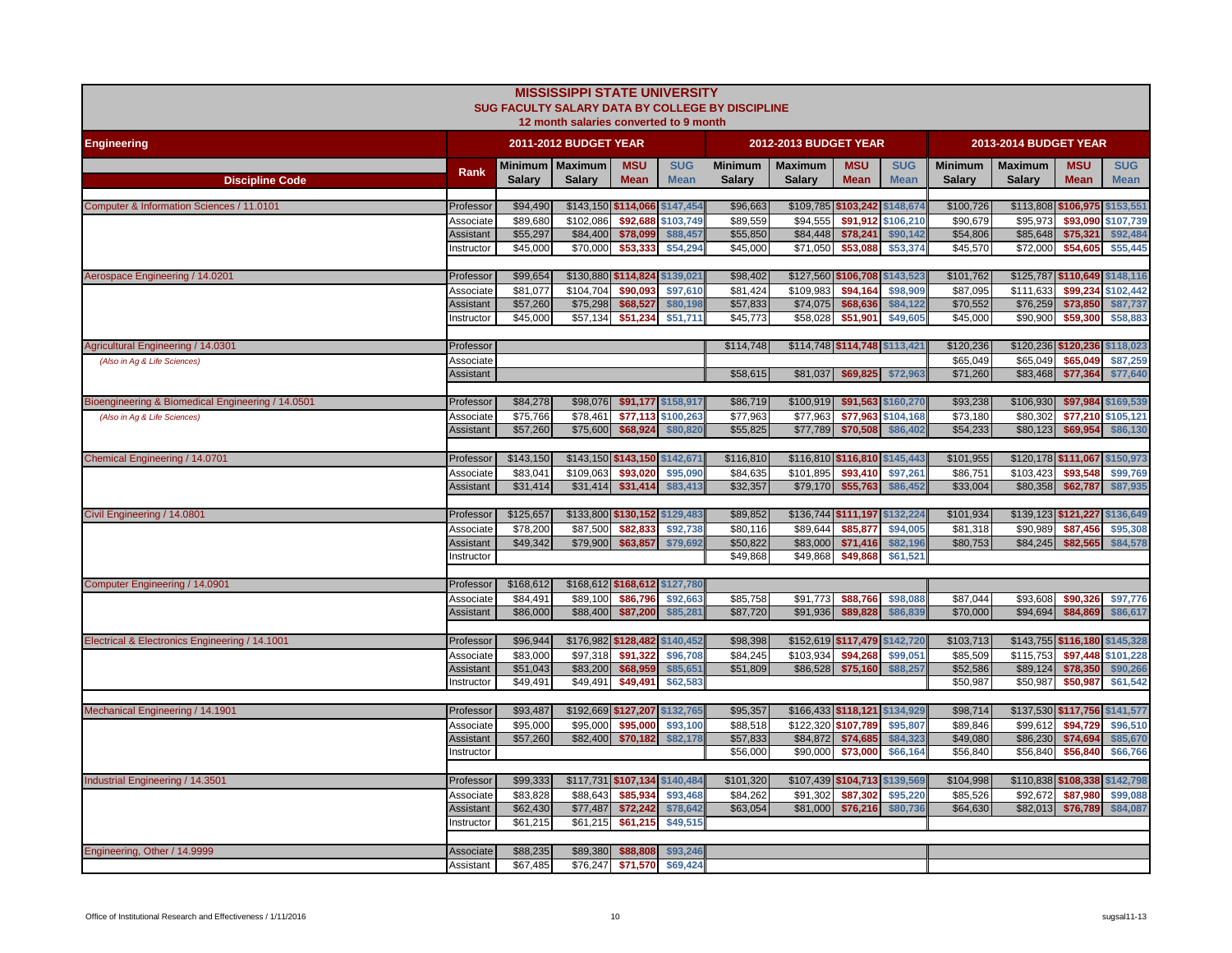|                                                                 |             |               | <b>MISSISSIPPI STATE UNIVERSITY</b><br>12 month salaries converted to 9 month |                   |                               | <b>SUG FACULTY SALARY DATA BY COLLEGE BY DISCIPLINE</b> |                              |                   |             |               |                              |                            |             |
|-----------------------------------------------------------------|-------------|---------------|-------------------------------------------------------------------------------|-------------------|-------------------------------|---------------------------------------------------------|------------------------------|-------------------|-------------|---------------|------------------------------|----------------------------|-------------|
| <b>Engineering</b>                                              |             |               | <b>2011-2012 BUDGET YEAR</b>                                                  |                   |                               |                                                         | <b>2012-2013 BUDGET YEAR</b> |                   |             |               | <b>2013-2014 BUDGET YEAR</b> |                            |             |
|                                                                 | <b>Rank</b> |               | Minimum   Maximum                                                             | <b>MSU</b>        | <b>SUG</b>                    | <b>MSU</b>                                              | <b>SUG</b>                   | <b>Minimum</b>    | Maximum     | <b>MSU</b>    | <b>SUG</b>                   |                            |             |
| <b>Discipline Code</b>                                          |             | <b>Salary</b> | <b>Salary</b>                                                                 | <b>Mean</b>       | <b>Mean</b>                   | <b>Salary</b>                                           | <b>Salary</b>                | <b>Mean</b>       | <b>Mean</b> | <b>Salary</b> | <b>Salary</b>                | <b>Mean</b>                | <b>Mean</b> |
|                                                                 |             |               |                                                                               |                   |                               |                                                         |                              |                   |             |               |                              |                            |             |
| Industrial Technology/Technician / 15.0612                      | Associate   | \$59,630      |                                                                               |                   | $$59,630$ $$59,630$ $$59,630$ | \$60,584                                                |                              | \$60,584 \$60,584 | \$60,584    | \$61,614      | \$61.614]                    | \$61,614 \$61,614          |             |
|                                                                 | Instructor  | \$36,225      |                                                                               |                   | \$43,168 \$39,697 \$39,697    | \$36,761                                                |                              | \$43,807 \$40,284 | \$40,284    | \$36,837      |                              | \$44,530 \$39,578 \$39,578 |             |
|                                                                 |             |               |                                                                               |                   |                               |                                                         |                              |                   |             |               |                              |                            |             |
| Industrial Production Technologies/Technicians, Other / 15.0699 | Professor   | \$124,336     | $$124,336$ $$124,336$ $$111,423$                                              |                   |                               |                                                         |                              |                   |             |               |                              |                            |             |
|                                                                 | Assistant   | \$56,360      |                                                                               | \$78,750 \$66,687 | \$67,390                      |                                                         |                              |                   |             |               |                              |                            |             |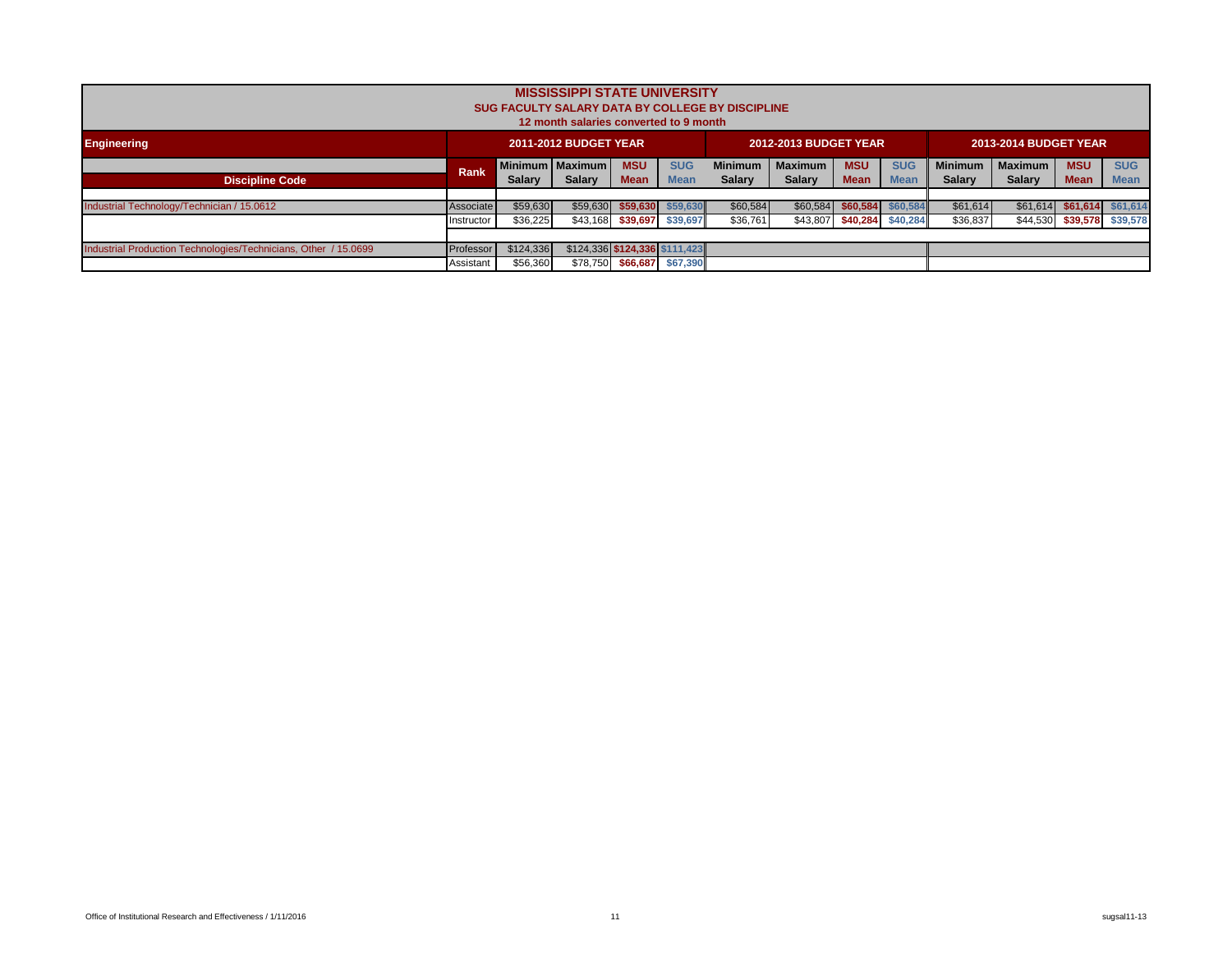|                                                                |             |                                 | <b>MISSISSIPPI STATE UNIVERSITY</b><br>12 month salaries converted to 9 month |                           |                           | <b>SUG FACULTY SALARY DATA BY COLLEGE BY DISCIPLINE</b> |                              |                           |                           |                                 |                                 |                           |                           |
|----------------------------------------------------------------|-------------|---------------------------------|-------------------------------------------------------------------------------|---------------------------|---------------------------|---------------------------------------------------------|------------------------------|---------------------------|---------------------------|---------------------------------|---------------------------------|---------------------------|---------------------------|
| <b>Forest Resources</b>                                        |             |                                 | <b>2011-2012 BUDGET YEAR</b>                                                  |                           |                           |                                                         | <b>2012-2013 BUDGET YEAR</b> |                           |                           |                                 | <b>2013-2014 BUDGET YEAR</b>    |                           |                           |
| <b>Discipline Code</b>                                         | <b>Rank</b> | <b>Minimum</b><br><b>Salary</b> | <b>Maximum</b><br><b>Salary</b>                                               | <b>MSU</b><br><b>Mean</b> | <b>SUG</b><br><b>Mean</b> | <b>Minimum</b><br><b>Salary</b>                         | Maximum<br><b>Salary</b>     | <b>MSU</b><br><b>Mean</b> | <b>SUG</b><br><b>Mean</b> | <b>Minimum</b><br><b>Salary</b> | <b>Maximum</b><br><b>Salary</b> | <b>MSU</b><br><b>Mean</b> | <b>SUG</b><br><b>Mean</b> |
| Forestry, General / 03.0501                                    | Professor   | \$70,728                        | \$114,847                                                                     | \$80,231                  | \$92,517                  | \$69,718                                                | \$106,754                    | \$79.715                  | \$92,530                  | \$72,657                        | \$108,502                       | \$81,325 \$100,359        |                           |
|                                                                | Associate   | \$63,938                        | \$80,818                                                                      | \$69,010                  | \$69,680                  | \$64,916                                                | \$69,390                     | \$67,054                  | \$72,410                  | \$66,215                        | \$74,949                        | \$69,747                  | \$78,869                  |
|                                                                | Assistant   | \$55,829                        | \$72,888                                                                      | \$61,291                  | \$61,724                  | \$53,170                                                | \$73,763                     | \$61,074                  | \$62,010                  | \$53,968                        | \$69,188                        | \$60,317                  | \$69,257                  |
|                                                                | Instructor  | \$40,900                        | \$40,900                                                                      |                           | \$40,900 \$49,904         |                                                         |                              |                           |                           |                                 |                                 |                           |                           |
| Wood Science & Wood Products/Pulp & Paper Technology / 03.0509 | Professor   | \$69,991                        | \$126,553                                                                     | \$84,784                  | \$88,408                  | \$71,042                                                | \$108,819                    | \$83,865                  | \$89,347                  | \$73,708                        | \$108,706                       | \$86,509                  | \$91,518                  |
|                                                                | Associate   | \$65,812                        | \$65,812                                                                      | \$65,812                  | \$74,003                  | \$51,365                                                | \$51,365                     | \$51,365                  | \$74,771                  | \$62,638                        | \$63,541                        | \$63,089                  | \$69,985                  |
|                                                                | Assistant   | \$46,367                        | \$63,023                                                                      | \$56,275                  | \$59,302                  | \$57,260                                                |                              | \$63,969 \$60,721         | \$62,002                  | \$58,462                        | \$66,054                        | \$63,276                  | \$64,214                  |
|                                                                |             |                                 |                                                                               |                           |                           |                                                         |                              |                           |                           |                                 |                                 |                           |                           |
| Wildlife, Fish & Wildlands Science & Management / 03.0601      | Professor   | \$69,336                        | \$126,603                                                                     | \$81,977                  | \$84,723                  | \$71,050                                                | \$111,071                    | \$84,415                  | \$85,673                  | \$73,045                        | \$113,615                       | \$86,324                  | \$87,245                  |
|                                                                | Associate   | \$55,548                        | \$68,513                                                                      | \$84,034                  | \$63,543                  | \$63,084                                                | \$69,541                     | \$65,603                  | \$65,468                  | \$57,509                        | \$79,467                        | \$69,092                  | \$67,918                  |
|                                                                | Assistant   | \$55,739                        | \$60,937                                                                      | \$58,626                  | \$58,211                  | \$57,369                                                | \$62,101                     | \$59,725                  | \$59,619                  | \$59,080                        | \$71,061                        | \$61,665                  | \$60,763                  |
|                                                                | Instructor  |                                 |                                                                               |                           |                           |                                                         |                              |                           |                           | \$50,003                        | \$50,003                        | \$50,003                  | \$59,064                  |